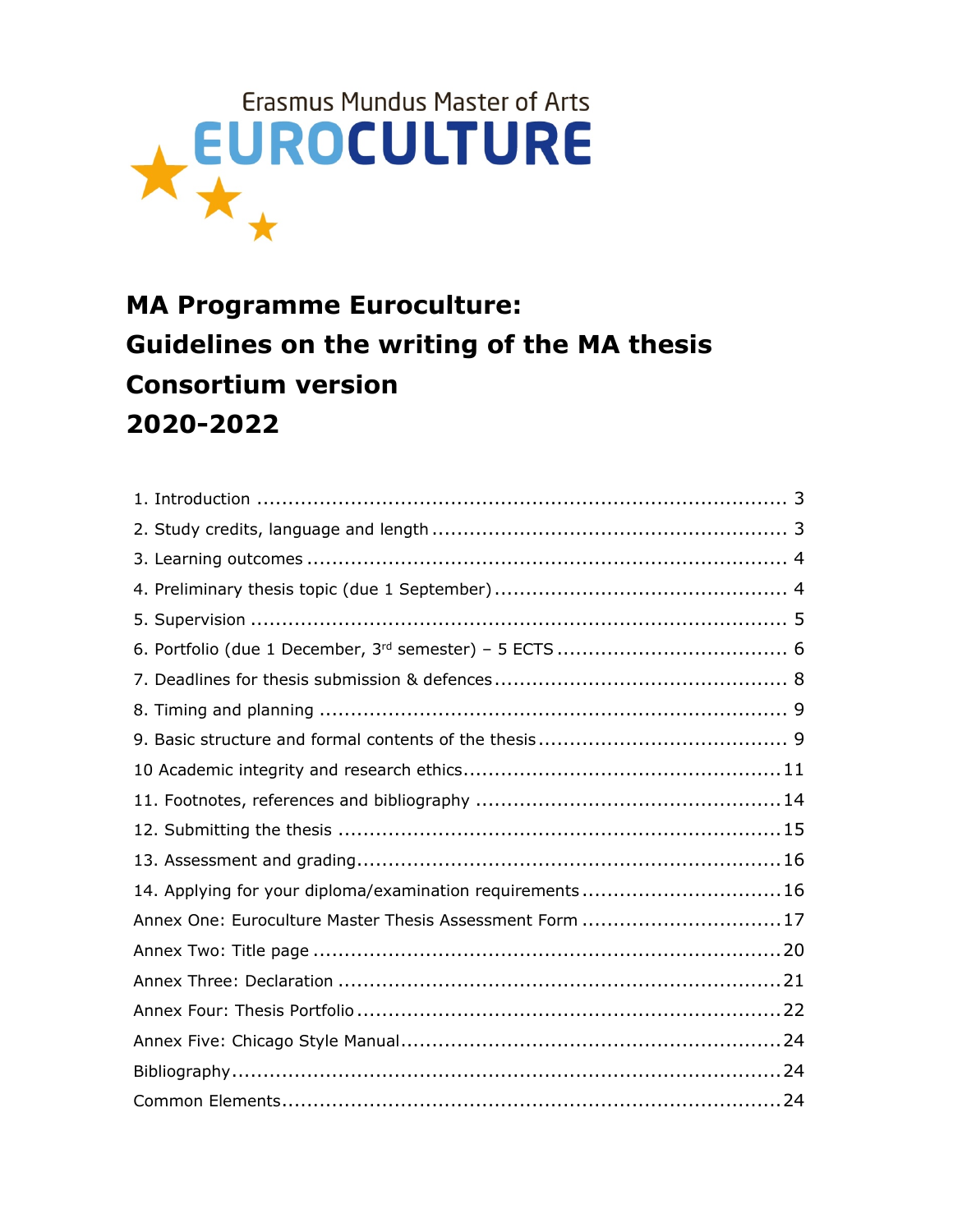| 1. |    |               |                                                                  |  |
|----|----|---------------|------------------------------------------------------------------|--|
|    | 2. | <b>Titles</b> | 24                                                               |  |
| 3. |    |               |                                                                  |  |
| 4. |    |               |                                                                  |  |
| 5. |    |               |                                                                  |  |
|    |    |               |                                                                  |  |
|    |    |               |                                                                  |  |
|    |    |               | g) Preface, foreword, introduction, or similar part of a book 26 |  |
|    |    |               |                                                                  |  |
|    |    |               |                                                                  |  |
|    |    |               |                                                                  |  |
|    |    |               |                                                                  |  |
|    |    |               |                                                                  |  |
|    |    |               |                                                                  |  |
|    |    |               |                                                                  |  |
|    |    |               |                                                                  |  |
|    |    |               |                                                                  |  |
|    |    |               |                                                                  |  |
|    |    |               | Learning outcomes of the degree programme Euroculture32          |  |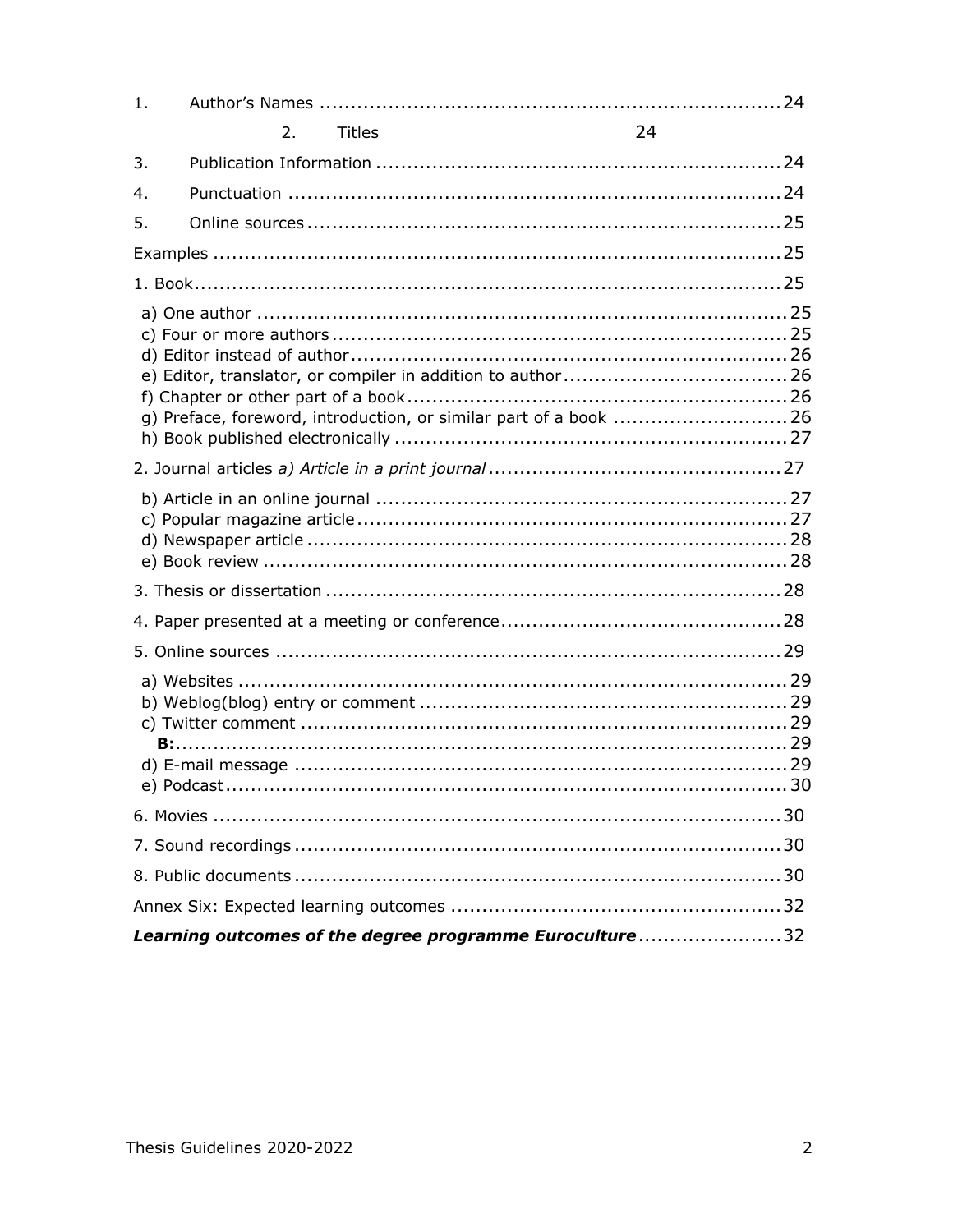## <span id="page-2-0"></span>**1. Introduction**

The MA Thesis in Euroculture is an academic and scholarly research report in which you present the results of original research that you conducted yourself. Completing the thesis successfully is part of the formal requirements to graduate with an MA degree in Euroculture. In the thesis you should demonstrate your ability in collecting and evaluating information, critically utilizing relevant theories in the chosen area of inquiry, constructing, testing and defending an argument, and critically analysing and interpreting primary sources. The thesis demonstrates that you are able to present research results concisely and in a scholarly form. Completing the thesis successfully also demonstrates your capacity for working in an independent manner.

Within the context of the MA programme Euroculture, the MA thesis should be a written account of research based on a clearly defined problem located within a contemporary European context (20<sup>th</sup> or 21<sup>st</sup> century). You may choose the topic according to your academic expertise and field of interest, but keep in mind that the topic should be clearly situated within the field of Euroculture, and should deal somehow either with European culture, history, politics, foreign relations, literature and the arts, European law, history of religion in Europe or European institutions. The thesis should have an interdisciplinary character, and may (but does not have to) be an expansion of your IP paper.

Your thesis should define your subject clearly and indicate its broader relevance to related areas. Most subjects are aspects of a more extensive subject; determining the scope of your study, therefore, involves making choices and restricting your field of research. In the same way, the amount of relevant secondary literature must be kept within limits. Narrowing the scope of both your subject and the relevant background reading can only be done after a broad exploration of the field of interest so that you can explicitly account for your decisions and indicate the relevance of the subject beyond the scope of your MA thesis.

Your MA thesis must be an original piece of writing, reporting on your independent research. The thesis should not simply reproduce what others have written, but be a synthesis of research, demonstrating your own academic ability to comprehend and interpret relevant material and texts critically. In other words, your study must contain an evidently personal contribution.

The Euroculture Consortium established requirements that a Euroculture thesis must meet before it may receive final approval. This guide describes these requirements and includes information on the different stages of the thesis writing process: the thesis topic, the portfolio and the thesis itself.

## <span id="page-2-1"></span>**2. Study credits, language and length**

The MA thesis is worth 30 ECTS: 5 ECTS for the (initial) research and preparation – to be handed in as a "thesis portfolio/outline" (deadline: 1 December,  $3<sup>rd</sup>$  semester) – and 25 ECTS for the writing process and final product. The MA thesis should be written in proper, academic English, consistently using one variant (e.g., UK, US or Canadian) only. The thesis should count between 20.000 and 30.000 words - including footnotes but excluding bibliography and annexes (if applicable). The spacing between the lines should be set at 1,5. Students should mention the number of words on the abstract page of their thesis. In the case of deviation of the prescribed number of words a student should motivate the deviation (explain why less or more words) and next the deviation should be approved by both supervisors AND both directors of studies.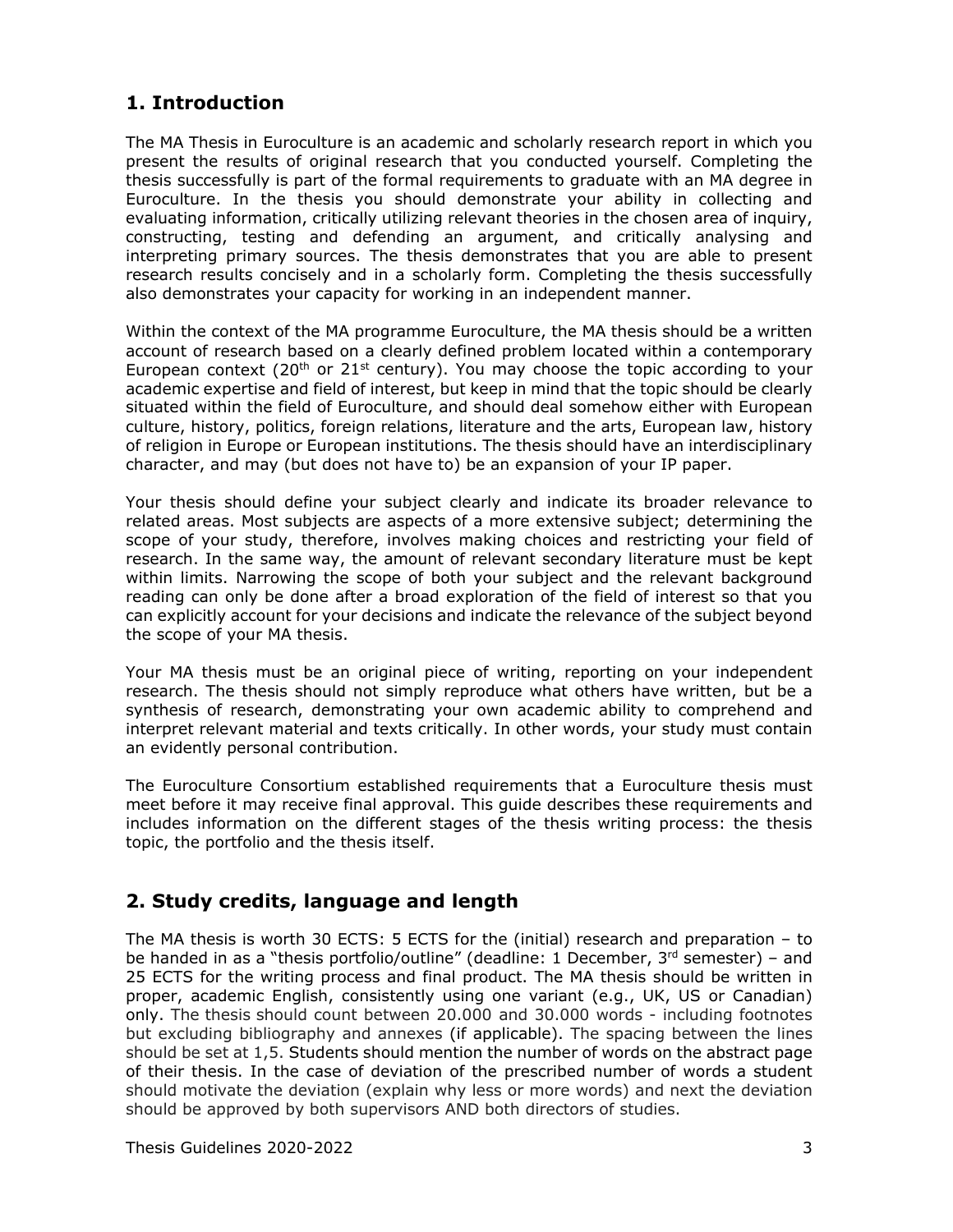## <span id="page-3-0"></span>**3. Learning outcomes**

Learning outcomes have been defined for the MA programme Euroculture. See Annex Six for an overview of all the learning outcomes. The learning outcomes that are specifically related to the thesis writing process are:

- Thorough knowledge and understanding of theoretical and methodological approaches, in particular constructivism and comparativism which allow for independent research in the academic field involved;
- Performing and presentation of the outcomes (in oral and written form) of independent research by making efficient use of primary and secondary sources (e.g., libraries, computerised material, bibliographical material);
- High level analysing and synthesising competency to identify and problematise issues related to inter-, trans and multiculturalism;
- Capacity to make judgements by integrating complex (and conflicting and insufficient) data with the intention to identify rational and sustainable solutions for identified problems;
- Ability to locate, select from a variety of sources and manage information required for addressing problems related to key issues as identity/ies and civil society/ies;
- Ability to apply different methods and strategies of study to different tasks and to undertake independent study.
- Experience in and knowledge of successfully planning, designing and managing complicated medium-term (research) projects in a transnational and multicultural environment;
- Capability for self-analysis, that is the ability to accept and give critical constructive feedback, on the basis of a well-developed awareness of one's own identity and related norms and values;
- Ability to identify topics in the public debate in a reflexive way and with an eye for socio-culturally sensitive matters;
- Capability to learn from and respond accurately to unexpected developments, taking these into account to accommodate and develop suitable strategies accordingly.

## <span id="page-3-1"></span>**4. Preliminary thesis topic (due 1 September)**

The preliminary thesis topic should contain a good indication of the topic that you want to work on for the thesis, a preliminary research question and a motivation to explain the relevance of this proposed research project. Your proposal should cover the following required parts:

A short description (about 400 words) of what you would like to investigate and why you would like to investigate this topic (background to and relevance of the thesis topic). Formulate this as a problem and/or question and sub-questions (problem statement and/or research question). Explain briefly the methodology you foresee for this project, and add an annotated bibliography (of about  $3 - 5$  titles). Provide a brief outline of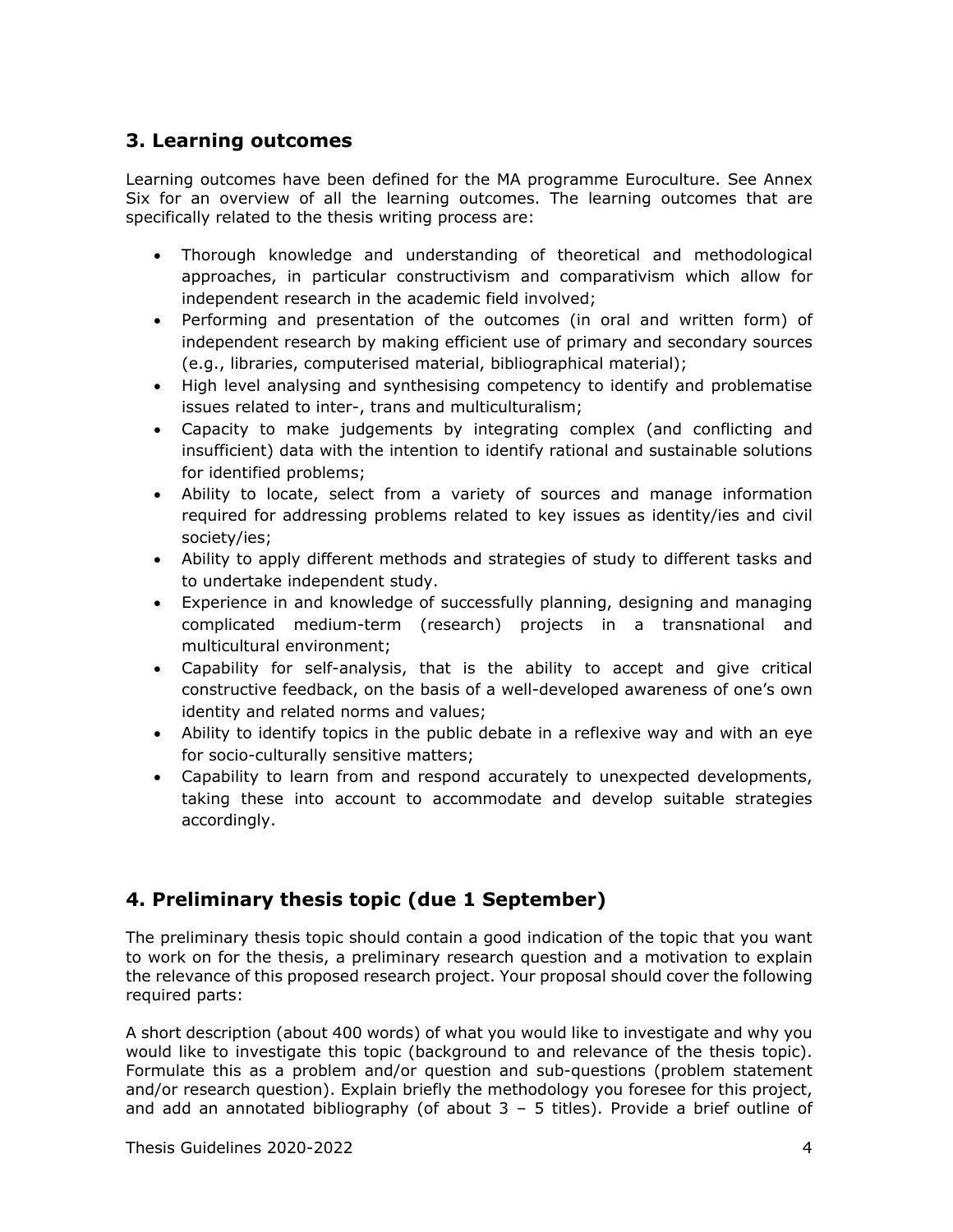possible chapters and finally, briefly outline the time path for the research and writing of the thesis.

Submit your preliminary thesis topic the Directors of Studies/Exam Board of both first and second university. Both universities will have to approve your topic.

Use the following codes to name your document: **Surname\_topic\_1st semester university\_2nd semester university.pdf**

### **Use these codes for the universities:**

DE = Deusto GO = Gottingen GR = Groningen  $KR = Krakov$  $OL = Olomouc$ ST = Strasbourg UD = Udine  $UP = Uppsala$ 

You can use the Portfolio Guidelines to get a better picture of how to find and define a topic and how to prepare for the thesis portfolio.

### <span id="page-4-0"></span>**5. Supervision**

After approval of your thesis topic, a supervisor should be connected to your thesis project. At some universities a supervisor will be appointed to you, at other universities you will have to look for a supervisor yourself. Please inquire yourself how this works at your first and second university. In the end you will have 2 supervisors: a supervisor from the first and second university respectively.

Both supervisors have an equal share and responsibility in the supervision process. At both universities the thesis will have to be assessed because a joint or double diploma will be awarded.

You are requested to stay in touch with both supervisors during the process of thesis writing and inform them about the progress of your thesis.

IMPORTANT!!

All e-mail correspondence between you and supervisors in general, and all comments given by one of the supervisors in particular, are to be sent to all three parties (as a "cc" to the other supervisor, for example). It is your responsibility to provide each supervisor with the name and email address of the other supervisor.

In case of a change of topic during the second or third semester, make sure that you follow the appropriate path as required per institution to seek permission for this change. The change may be of such a nature that no change in terms of supervisors is needed. However, it might also be the case that the new topic demands different expertise and thus new supervisors. Whatever the case may be, it is your own responsibility to acquaint yourself with the procedures. If you have doubts about the correct procedure to follow, do not hesitate to ask the course coordinator at both universities for assistance. Remember, however, that a considerable change in topic will inevitably cost you time, set you back, and may drastically affect your ability to complete a good thesis in time.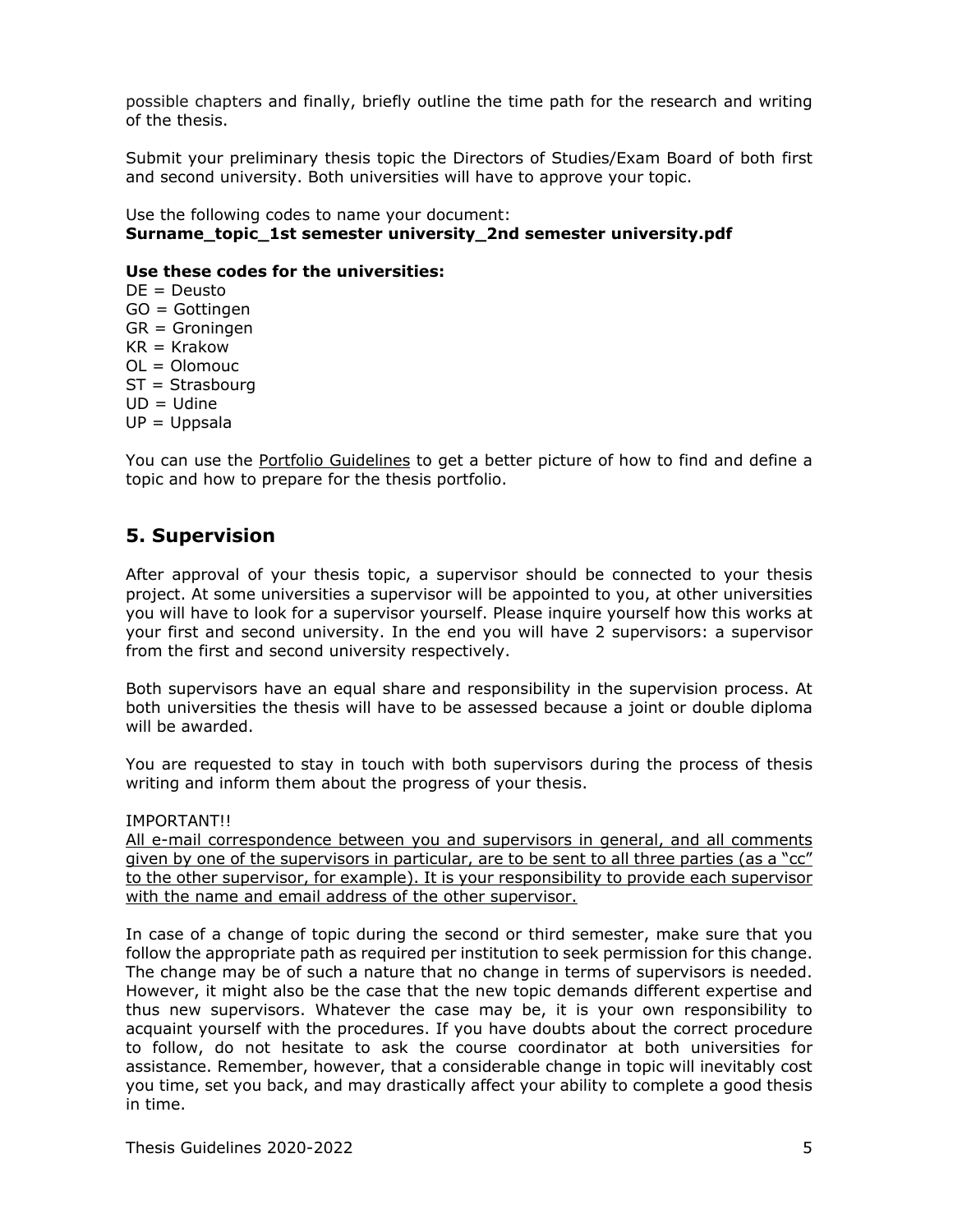**Note:** students should respect the working/office hours of supervisors for establishing contact by means of a meeting, phone or skype.

## <span id="page-5-0"></span>**6. Portfolio (due 1 December, 3rd semester) – 5 ECTS**

A thesis portfolio is an elaboration of the research proposal. A thesis portfolio is worth 5 ECTS credits and should be the result of at least 140 hours of independent work. It should clearly demonstrate that you have independently conducted extensive initial research for your thesis during the 3<sup>rd</sup> semester.

 $\triangleright$  Please consult the Euroculture thesis portfolio guidelines if you need to get more grip on thinking of a topic and writing the portfolio

A thesis portfolio should contain the following elements:

- (Working) Title and (functional) sub-title of the thesis
- Introduction section: Introduce the topic, background to and rationale of the thesis topic
	- o Introduce, describe and contextualize the thesis topic, discuss the background to your topic, describe the problem you want to investigate and narrow the problem down to a case that you want to work with. Motivate why the proposed research is relevant to be carried out (rationale and societal impact of the proposed research; this is the "why" part of your research proposal).
- The research question(s) or problem statement
	- $\circ$  Describe the problem/topic that you are going to investigate, and focus it by means of formulating a clear research question that you want to answer by means of the proposed research (this is the "what" part of your research proposal)
- Statement about European dimension of your thesis (significance of the research)
	- $\circ$  Explain why this thesis is suited to be examined as a Euroculture thesis. This statement should also make clear/explain/motivate the European dimension of your topic. This part could be seen as a further focus of the rationale and significance of the thesis.
- Contextualisation of the research (literature review)
	- o Relate the proposed research project to existing scholarship on the problem/phenomenon. Discuss existing scholarship on the problem/phenomenon. topic/question and explain how your research will relate to this existing scholarship. Include an annotated bibliography of key publications (at least 10 annotations that clearly indicate the relevance of the publication to your research project), and provide an overview of at least 15 other sources that bear relevance to your research. The annotations and additional references should come from a range of sources, including book-length publications, articles from peerreviewed academic journals, and chapters from edited volumes. The references and bibliography should be in a consistent reference format (e.g., the Chicago Style). Note: Referencing methods are dealt with in Eurocompetence I.
- Proposed research methodology:
	- $\circ$  Identify and motivate the proposed theoretical assumptions and conceptual framework and that you will use in your research. Describe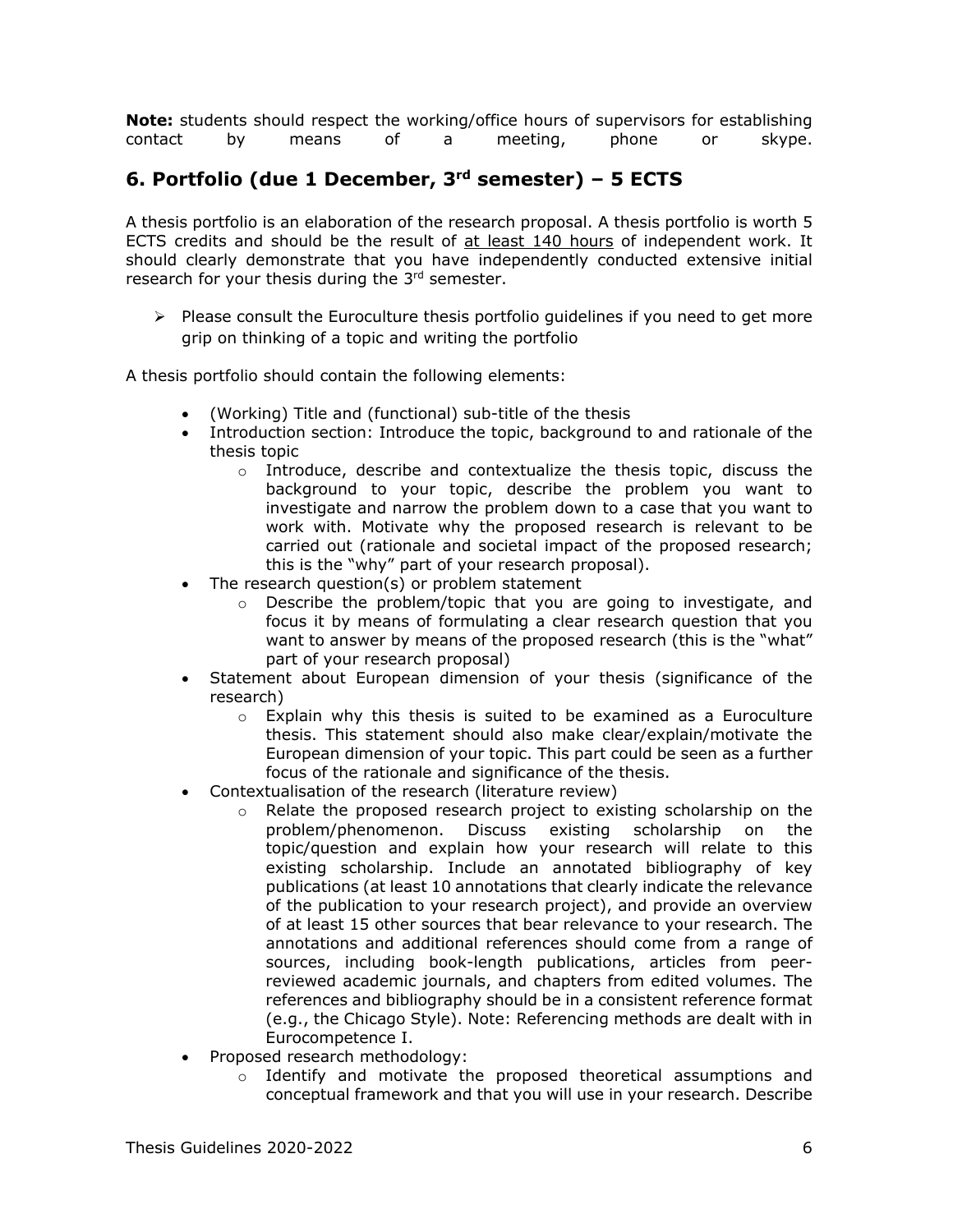which sources or data you will use (your case study) and demarcate this corpus carefully and clearly, explaining also how the data/sources will be collected and why these sources/data will be used. Explain which methods of analysis and interpretation you will use in relation to the sources and data. State the questions you will pose to your data/sources. Consider which resources are necessary to undertake the proposed research. Would you have adequate access to these resources? Provide sufficient background information to enable your supervisors to assess the methodology and methods proposed (this is the "how" part of your research, describing how your research plan should be executed).

- Proposed framework of the study (sections and chapters)
	- $\circ$  Structure the outcome of the proposed research project into sections and provisional chapters and explain briefly what you expect the main content of each chapter to be, based on the results of your literature review and methodology section.
- Research ethics (if applicable)
	- $\circ$  Explain and discuss any particular ethical concerns related to your research project.
- Timetable to meet 1 June (or 1 August) deadline
	- o Include a realistic timetable for finishing different stages (or chapters) of your thesis. In consultation with your supervisors, deadlines may be set for these stages. Please also consider that your supervisors will take some weeks of vacation during June/July and/or some weeks of vacation during June/July and/or August/September which would mean that there is no supervision possible during those weeks; you should take this into consideration while planning. The deadline for submitting the final thesis is 1 June (4th semester).
- List of References and annotated bibliography
	- o Don't forget to include a list of references to works you have referred to in your proposal. Also include an annotated bibliography of key publications (at least 10 annotations that clearly indicate the relevance of the publication to your research project), and provide an overview of at least 15 other sources that bear relevance to your research. The annotations and additional references should come from a range of sources, including book-length publications, articles from peerreviewed academic journals, and chapters from edited volumes. The references and bibliography should be in a consistent reference format (e.g., the Chicago Style). Note: Referencing methods are dealt with in Eurocompetence I.

The thesis portfolio is due before **1 December** of the third semester. The portfolio is to be submitted through email to **both supervisors** and the **coordinators of both first and second universities**.

Use the following code to name your document: **Surname\_portfolio \_1st semester university\_2nd semester university.pdf (For the university codes, see par.4)**

Both supervisors should approve this thesis portfolio with a "pass mention" in order to earn 5 ECTS for it. The supervisors should inform you and the two coordinators of your first and second university of their assessment of your thesis proposal/portfolio before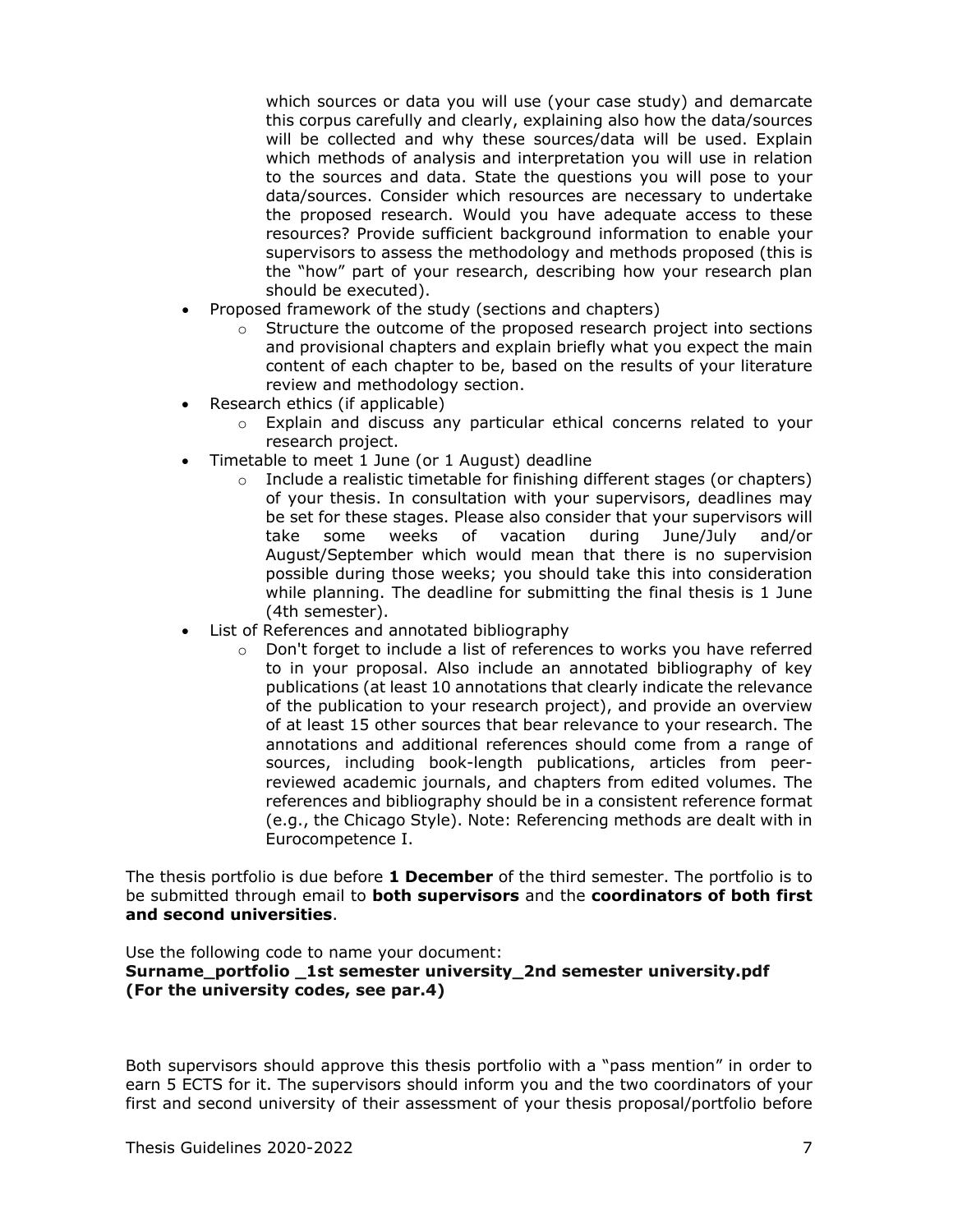the Christmas break. The proposal/portfolio needs to be assessed with a "pass" mention before you may proceed with working on your thesis itself.

If they assess the proposal/portfolio with a "rewrite" mention, you have until 31 January to rewrite it. Then it needs to be resubmitted to both supervisors, who have to indicate their assessment of the revised version to you and the coordinators by 15 February at the latest.

**Please note that you need to have your portfolio approved by both supervisors ultimately by 15 February, otherwise your studies might get delayed. Only students who have their portfolios approved by that date may participate in the fourth semester's MA thesis seminar.**

NOTE: It is your responsibility to ensure that your supervisor has all the relevant email addresses.

See Annex Four for the format of the Portfolio.

### <span id="page-7-0"></span>**7. Deadlines for thesis submission & defences**

### **Consortium deadline: 1 June 2022**

Students are to submit their thesis by 1 June  $(4<sup>th</sup>$  semester) digitally through Euroculture Blackboard and to both supervisors in the format they have requested (i.e., digitally and/or in hard copy).

Please make clear arrangements with your supervisors on the thesis writing process. You are encouraged to submit your work in progress according to the schedule proposed in the portfolio to both supervisors. Take into consideration their availability and possible holiday absence during the  $4<sup>th</sup>$  semester in order to make suitable appointments regarding submitting work in progress for feedback and the final assessment and/or defence.

### **Defences**

At some universities a defence (and final exam in Olomouc) will be needed. This concerns the universities of Deusto, Krakow, Olomouc and Strasbourg. For some students this even means having to attend 2 defences. This information is available from your first and second university coordinator and also in the Excel sheet on Deadlines and Regulations. Make sure that you have this information in time to take the necessary arrangements.

### **Not meeting the 1 June consortium deadline:**

If you submit your thesis per 1 June you are complying with the consortium deadline, and—if the thesis gets a passing grade—will not have to pay extra fees.

If you are unable to meet the 1 June deadline (or in case you have submitted a thesis which is graded as insufficient) you will be offered another opportunity to submit your thesis by 1 August 2022. Meeting the  $2<sup>nd</sup>$  deadline might have possible financial consequences depending on local legislations of the degree awarding universities. It means you have no back-up option in case your thesis receives a ''fail''. In that case, re-registration including the respective costs will be necessary.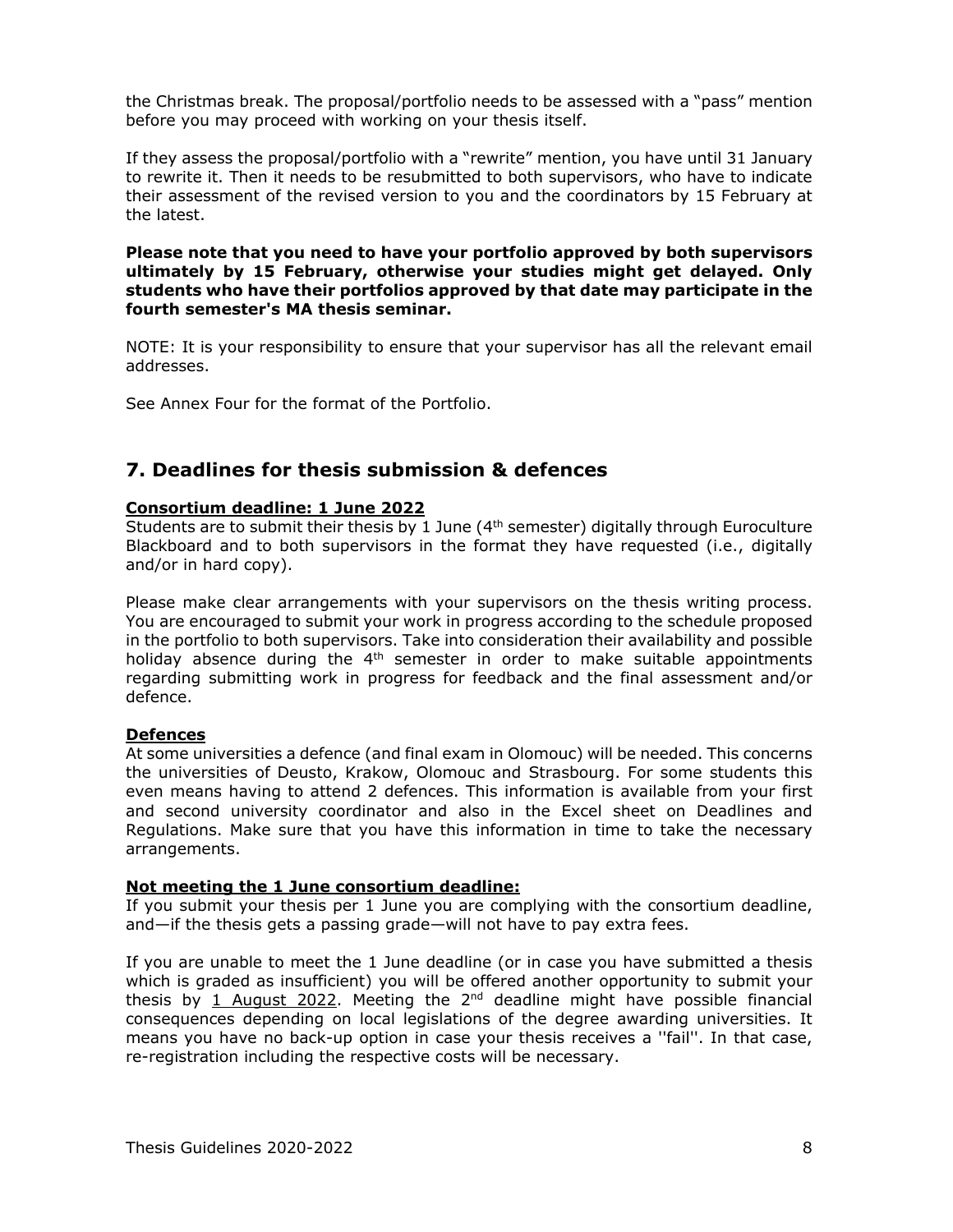If you have been unable to meet the  $2^{nd}$  deadline or if your thesis has not received a passing grade after that deadline, you are requested to re-register at your first and second university for the next semester and in most cases, this requires having to pay fees at both of your universities. Paying extension fees will NOT be done via the consortium secretariat at the University of Groningen but has to be arranged yourself with the first and second university respectively. You will receive an excel sheet with the respective regulations and fees in this respect in time.

## <span id="page-8-0"></span>**8. Timing and planning**

During the third semester, research should be undertaken as part of writing your thesis portfolio, which is to be submitted before 1 December (see point 5). **It is your responsibility to effectively manage your time** during the third semester to such an extent that you will be able to complete either the internship/research track **and** submit your thesis portfolio in time.

However, keep in mind to break down the writing of your thesis into manageable stages, both in terms of doing research and the writing process by defining tasks that you can finish in a week, a day, or even as little as half an hour. In this way, you'll be able to set goals that can realistically be accomplished.

Please keep in mind that 4<sup>th</sup> semester teachings will start around March. Apart from the Eurocompetence III course, this semester will include a Thesis Seminar. You are advised to use the period between 1 January and 1 March to keep working on the thesis: reading/selecting literature, prepare a literature overview/annotated bibliography, have a (skype) meeting with your supervisor(s) etc.

## <span id="page-8-1"></span>**9. Basic structure and formal contents of the thesis**

Any thesis submitted within the MA Programme Euroculture, should contain the following:

*Title page*: See Annex Two. Use this template to provide the relevant and required information.

**Declaration**: at the beginning of your thesis, you should add a declaration whereby by indicate that the thesis you submit is your own, and not the work of someone else. Furthermore, the declaration should also state that you have been informed of the completion and assessment rules of the MA Programme Euroculture. This declaration should be signed and dated. In case your research involved participants, you have to ensure that you are able to tick the required boxes. In case your research did not involve participants, check the "not applicable" box. (See Annex Three for the statement)

### *Abstract and keywords:*

Provide a good, informative abstract with the most important results. An abstract is important as it helps people decide whether it is worth reading the thesis (for instance once it's been uploaded in a repository). Make sure you add at least FIVE good keywords (classification terms). The most logical way for interested parties to use a repository is to search with keywords. If necessary, discuss which would be the best keywords with your supervisor. A good rule of thumb is not to be too precise (you don't know exactly which word people are going to use).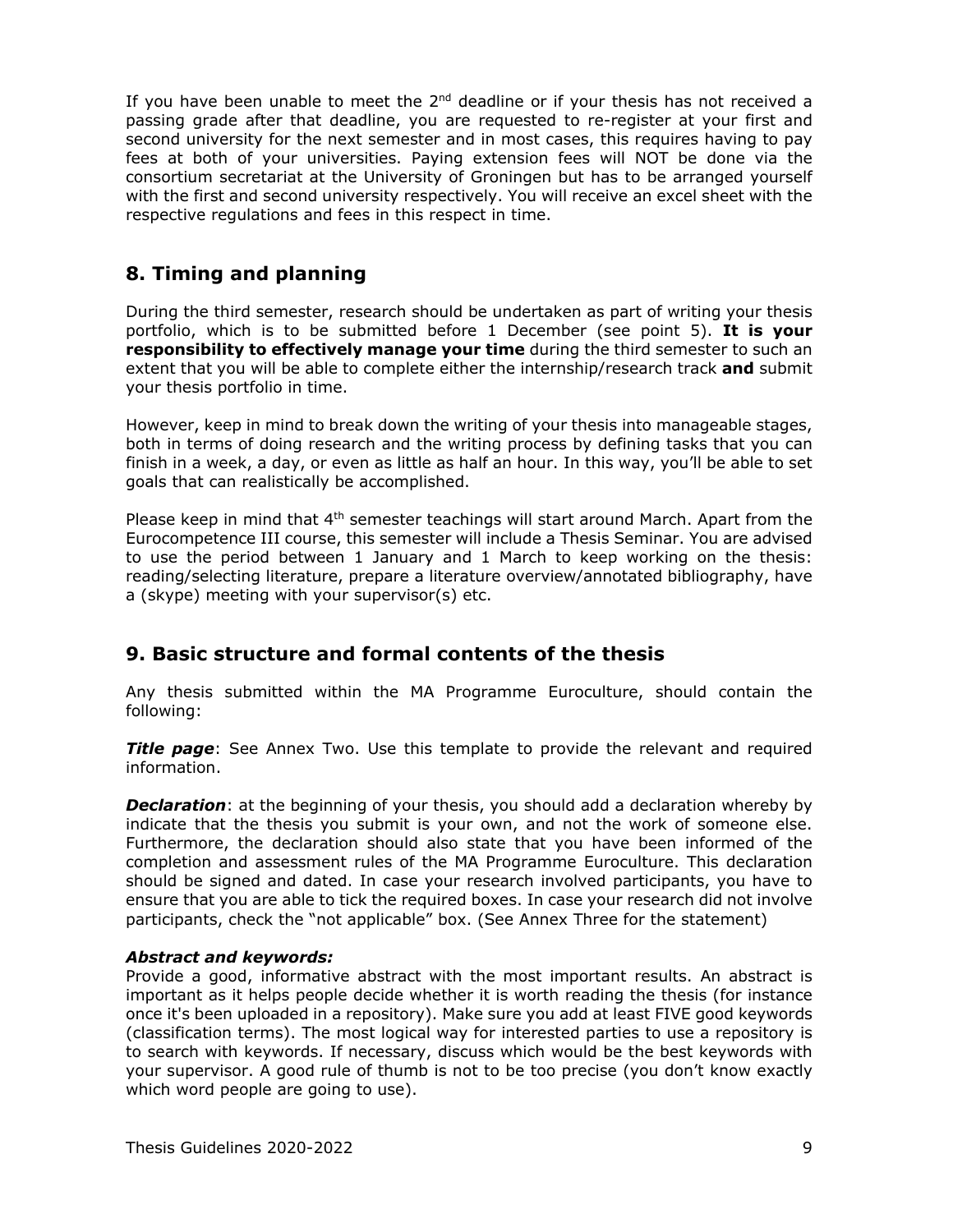Here you should also mention the number of words of your thesis (incl. footnotes, excl. bibliography & annexes).

*Table of contents (ToC)***:** Each chapter title and all sub-titles should be listed in the ToC; it should contain *page numbers* for every title listed; titles in the ToC should correspond literally to those of the titles/sub-titles in the text.

*Preface***:** this is optional, and usually contains your motivation why you wrote your thesis; and words of appreciation or thanks to people who have inspired or supported you during the writing process.

**Introduction:** Here you pose the problem of your thesis; give brief historical observations; explain (legal) question(s) that is (are) raised by the problem and that you will try to answer. You should also give an indication of the importance and relevance of the topic chosen and explain the way in which you have approached the topic, methods of research, sources of research and the order of chapters in which the topic will be addressed. You should explain the exclusion of certain topics from your research and provide any other relevant information for the reader.

*Main text*, which has to be subdivided into:

Chapters (which include their own introductions and conclusions) Sections **Subsections** 

*Conclusions***:** summarize the research and present the conclusions you have reached. Explain the answers to the questions posed in the introduction and present generally accepted positions and distinguish these from your own opinions.

**Bibliography**: list of all the consulted sources, documents (treaties, legislation, reports, resolutions, etc.), cases, and decisions. Check with your supervisors if they prefer the bibliography to be divided into primary and secondary sources (if applicable), or not.

*Appendices* (if applicable).

*List of abbreviations/acronyms***:** (often also placed after the ToC) Names of institutions, magazines, states, etc., should always be written in full the first time with the abbreviation or acronym in [square] brackets, and afterwards you provide only the abbreviation or acronym. Such a list is only necessary if many different acronyms/abbreviations are used in your thesis, and not when using commonly known abbreviations, such as UK, USA, EU, etc.

*Notes***:** should be placed at the bottom of the page in the form of footnotes.

Keep the following issues in mind:

### *Presentation*

The purpose of expository academic writing such as an MA thesis is to pass on academic knowledge. The style should therefore be clear, relatively formal and always precise; avoid wordiness and the use of pretentious diction. Avoid gender-biased language and derogatory or patronizing terms. In your MA thesis you should not attempt to persuade the reader other than by logical argument and accumulated evidence: you should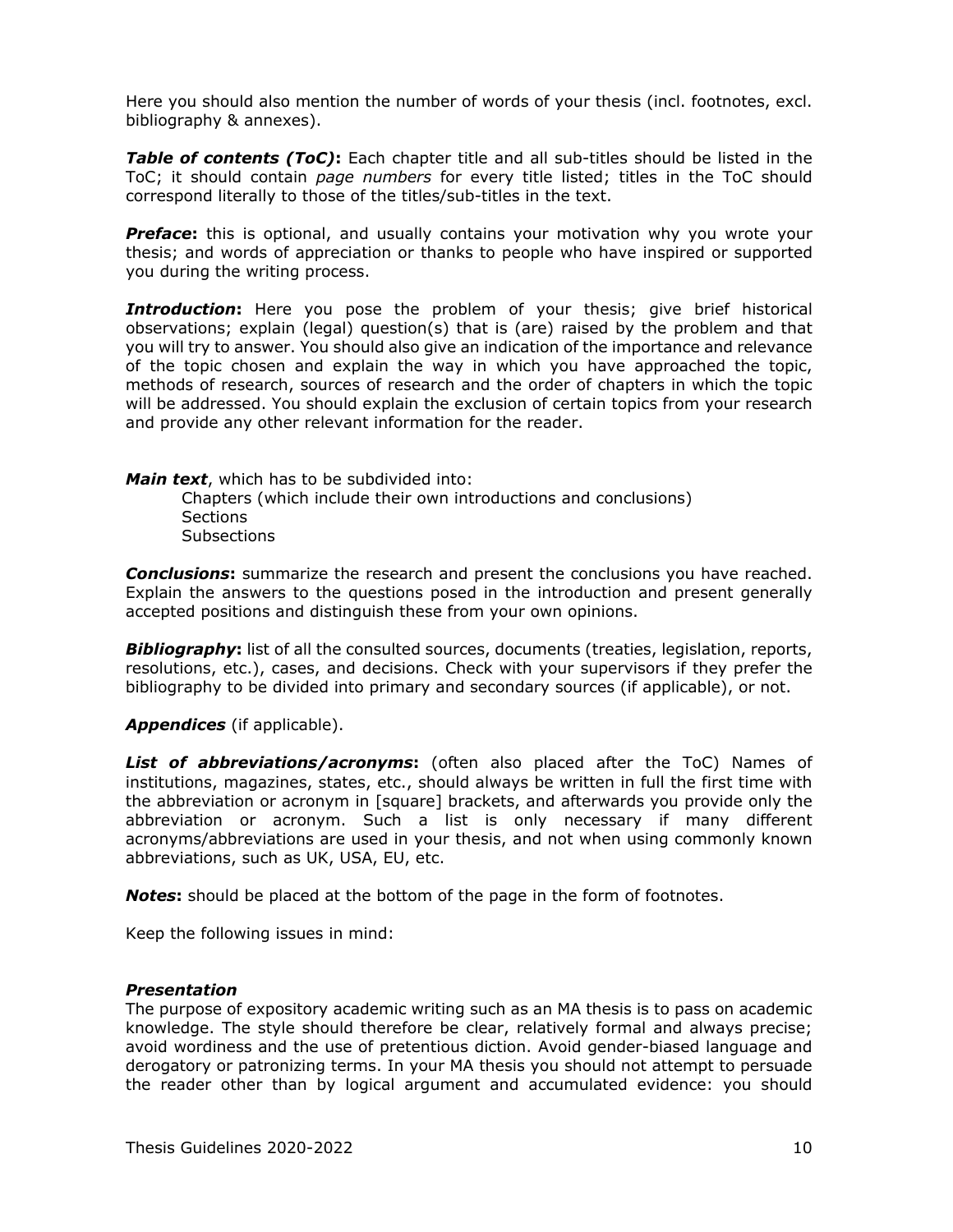support your hypotheses and give your discussions a clear sense of direction and purpose.

### *Size and format of the MA thesis*

The length of your Euroculture MA thesis should be between 20.000 and 30.000 words - including footnotes but excluding bibliography and annexes (if applicable). The formal requirements for the thesis are as follows:

Paper size: A4

Printing: single-side

Line-spacing: 1,5 lines for the body text, single line (1) for the footnotes, single line (1) for long quotes, which are to be indented.

Letter size: point 12 for the body text, point 10 for the footnotes

Letter type: Times New Roman

Margins: 2,5 cm at top and bottom; 3 cm for left and right margin

Page numbering: lower right-hand side of each page.

Chapters should each start on a new page.

Italics: only for foreign words, book/journal titles, emphasis. **No quotations in italics**! Boldface: Only for thesis title, and chapter headings.

### *Language*

You must *consistently* write your MA thesis in proper, academic English (US, UK or Canadian version).

### *Submission*

Use the following code to name your document: **Surname\_thesis \_1st semester university\_2nd semester university.pdf (For the university codes, see par.4)**

### <span id="page-10-0"></span>**10 Academic integrity and research ethics**

The Euroculture Consortium is committed to academic integrity and ethical research practices (as described, for example, in the European Code of Conduct for Research Integrity). You have a duty to maintain academic and research integrity when designing, implementing and disseminating your research.

Amongst other practices, academic integrity implies that you refrain from:

- Failing to adequately research existing research before beginning new research.

- Failing to obtain informed consent where needed (see section on research ethics below);

- Fabricating data or cases;

- Wilfully misinterpret or distort data or results of other research;

- Failing to admit that some data are incomplete or ignoring problematic/outlier research results;

- Plagiarize (see section on plagiarism below);

Academic integrity also implies that you reflect on the relationship that you build with research participants (if they are part of your research process) and your supervisors throughout the research process. Consider, for example, how behavioural norms (and differing interpretations of these norms) not only impact the process of your research when working with participants, but also your rapport with your supervisors. Practicing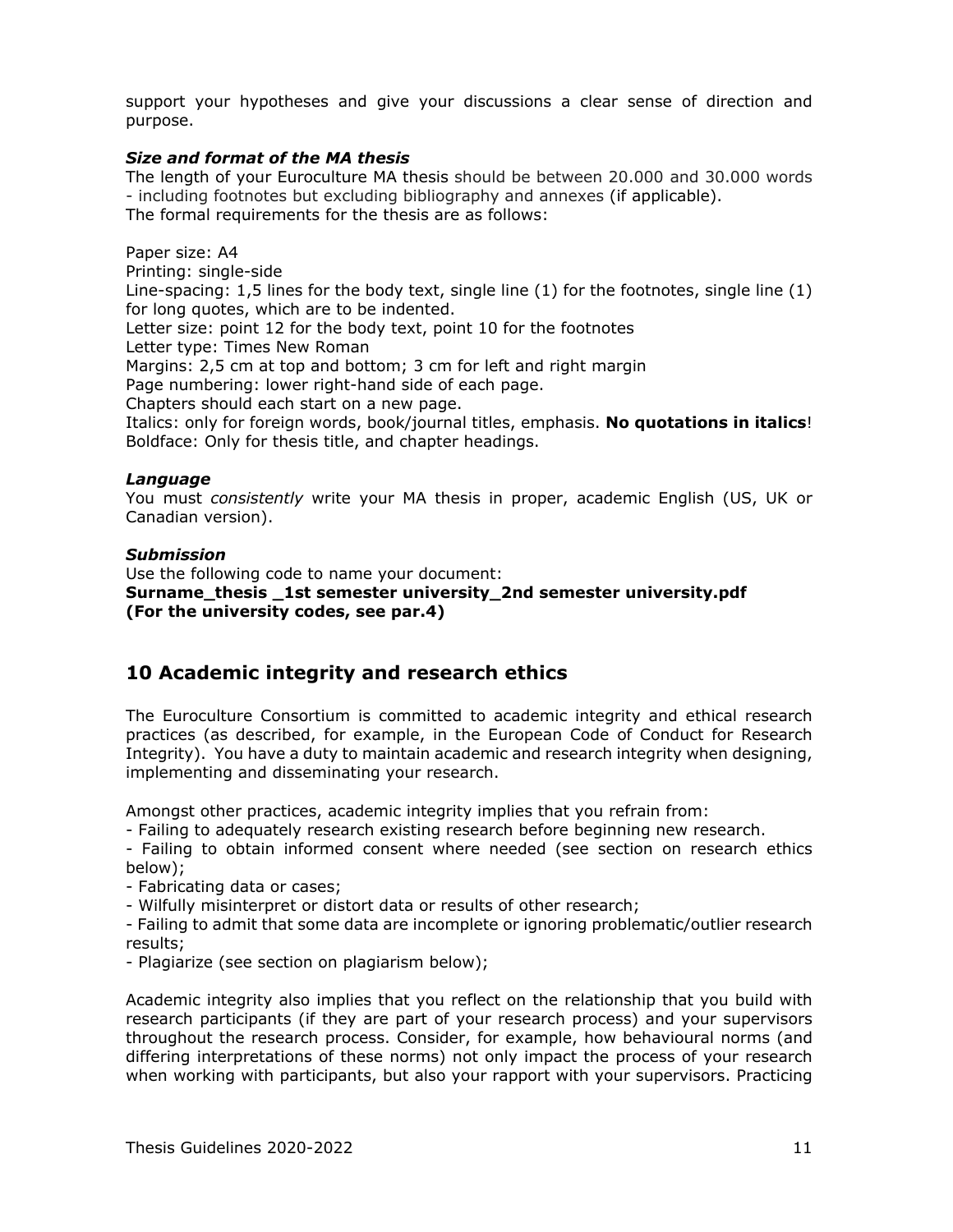academic integrity requires from you to approach these relationships with care, compassion and a willingness to listen.

### **PLAGIARISM**

Plagiarism – presenting someone else's work as your own – is a very serious form of academic misconduct and can be defined as follows:

- a) The submission of material written by another person but represented as your own work, whether that material is paraphrased or copied in verbatim or near verbatim form;
- b) Editorial revision by another person of your work that results in substantive changes in content or major alteration of writing style;
- c) Improper, inaccurate or false acknowledgment of sources in essays or papers.

In short, plagiarism is defined as the using of ideas or the copying or paraphrasing from another person's work without documenting the source in the conventional manner.

In dealing with plagiarism, it is important to distinguish between:

- a) submitting someone else's text as one's own, or presenting text in such a manner that it is no longer possible to detect what is one's own ideas or words and those borrowed from another source;
- b) careless and inadequate referencing of someone else's ideas and words.

For a more elaborate and very useful discussion of how to guard against unintentional plagiarism, read section 7.9 in Kate Turabian's *a Manual for Writers of Research Papers, Theses and Dissertations* (7th or 8th edition).

If a case of plagiarism or the misuse of sources is suspected or detected, the lecturer/supervisor will refer such a case to the appropriate commission. All cases of suspected plagiarism will be treated seriously, and in cases where plagiarism has been established, the partner university and supervisor will be informed. The measures to be taken will conform to the plagiarism policy of the network: such sanctions could range from having to rewrite a section, failing the thesis, or being expelled from the programme. The involved supervisors will decide on the relevant sanction per individual case.

In order to avoid plagiarism or the misuse of sources, you should be very careful to document your sources, even when only writing down data or ideas rather than actual quotations. Remember, in academic assignments writing is assumed to be the original words and thoughts of the author, unless otherwise specified.

Please note that your thesis will be checked for plagiarism after you have submitted it. For this purpose, you are required to upload the final version of your thesis in the thesis course on Blackboard. See section 13 ("Submitting the thesis") for details.

### To avoid plagiarism, keep the following in mind:

### *Quoting text*

A quotation is a literal reproduction of sentences (or parts thereof). Quotations must always be put inside "quotation marks" or inside a quotation environment, as the following examples show: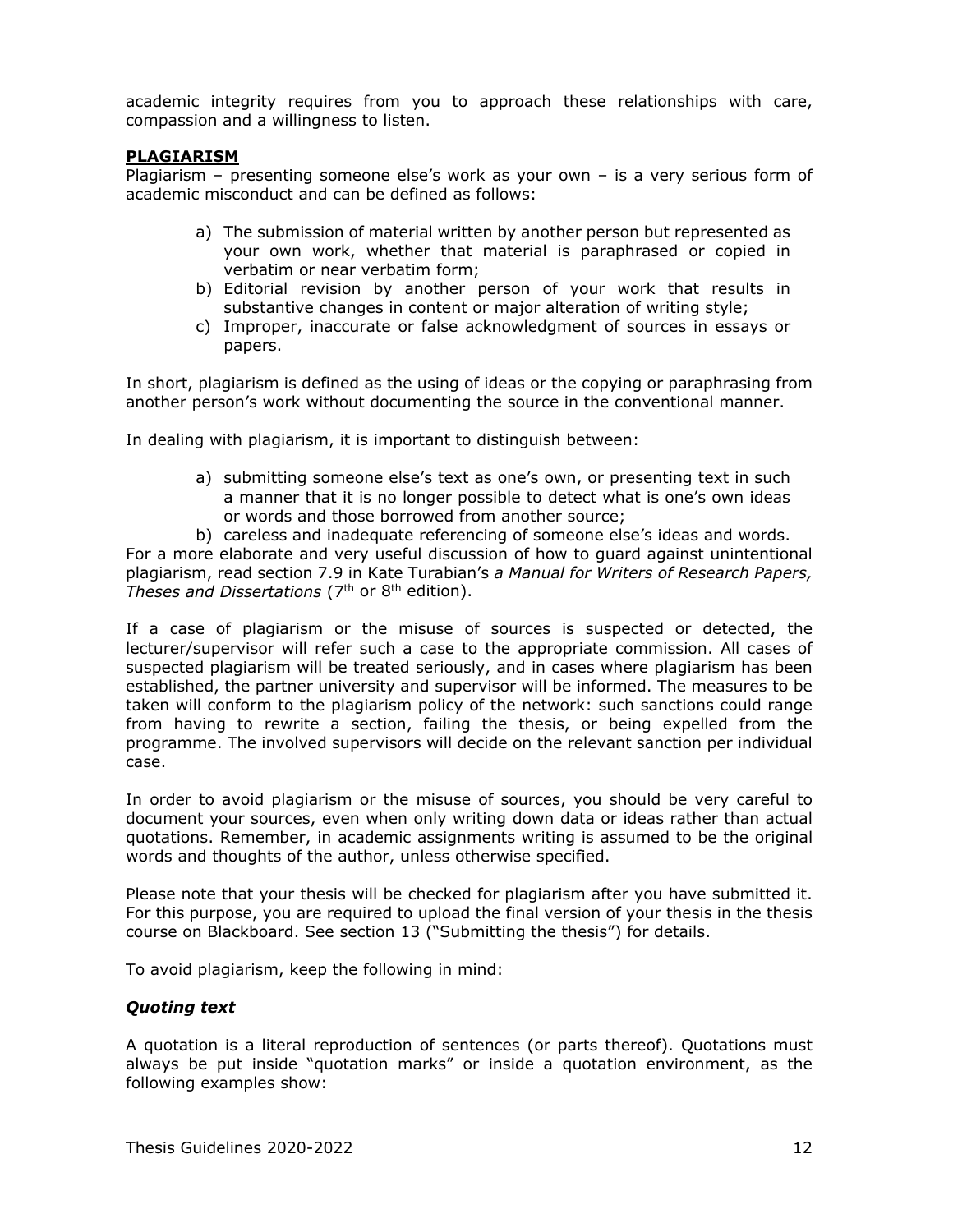*"Quotation marks"*

The use of quotation marks is illustrated in the following example:

On the issue of human rights, Malanczuk remarks that: "(…) serious human rights abuses may be taken up by various organs of the United Nations as a matter of international concern."[1](#page-12-0)

### *A quotation environment*

There are many ways in which you may put a longer quoted text into a quotation environment. To provide clarity and simplicity only one manner will be provided, which is widely used. This involves indentation from the left margin and using single spacing if 1 ½ spacing has been used elsewhere in the text, for example:

### On the issue of human rights, Malanczuk remarks that:

(...) today there is no doubt, in view of the evolution of the practice of the United Nations, that at least serious human rights abuses may be taken up by various organs of the United Nations as a matter of international concern.<sup>[2](#page-12-1)</sup>

Note that with such 'indented' passages no quotation marks are used. When you put something in a quotation environment you do not put blank lines before and after the quotation. A quotation environment must be used for longer quotes, especially when the quote is over 2 lines long, or longer than 20 words. Otherwise, you should use the shorter quotation form between "quotation marks".

### *Emphasis on (parts of) quoted text*

If you want to provide emphasis to a certain part in a quotation, you must add to the (footnote) reference: "Emphasis added" or "Italics provided". The most common way is to put a part in italics, for example:

"(...) there is no doubt, in view of the evolution of the practice of the United Nations, that *at least serious human rights abuses* may be taken up by various organs of the United Nations as a matter of international concern."[3](#page-12-2)

Putting certain words into italics means that you find them important and want to stress those words.

### *Cutting text from a quotation*

As you can see from texts quoted above, text that is left out should be represented by "(...)". For example, it is possible to quote Malanczuk to the effect that:

 $\Gamma$ (...) today there is no doubt (...), that at least serious human rights abuses may be taken up by various organs of the United Nations."<sup>[4](#page-12-3)</sup>

You should be careful that by leaving out text you do not change the meaning of the text you quote.

### *Paraphrasing text*

<span id="page-12-0"></span><sup>&</sup>lt;sup>1</sup> Malanczuk, P. *Akehurst's Modern Introduction to International Law*, Seventh Revised Edition, Routledge, London and New York, 1997, p. 220.

<span id="page-12-1"></span><sup>2</sup> *Ibidem.*

<span id="page-12-2"></span><sup>3</sup> Malanczuk, *Akehurst's Modern Introduction*, p. 220. Emphasis added.

<span id="page-12-3"></span><sup>4</sup> *Ibidem.*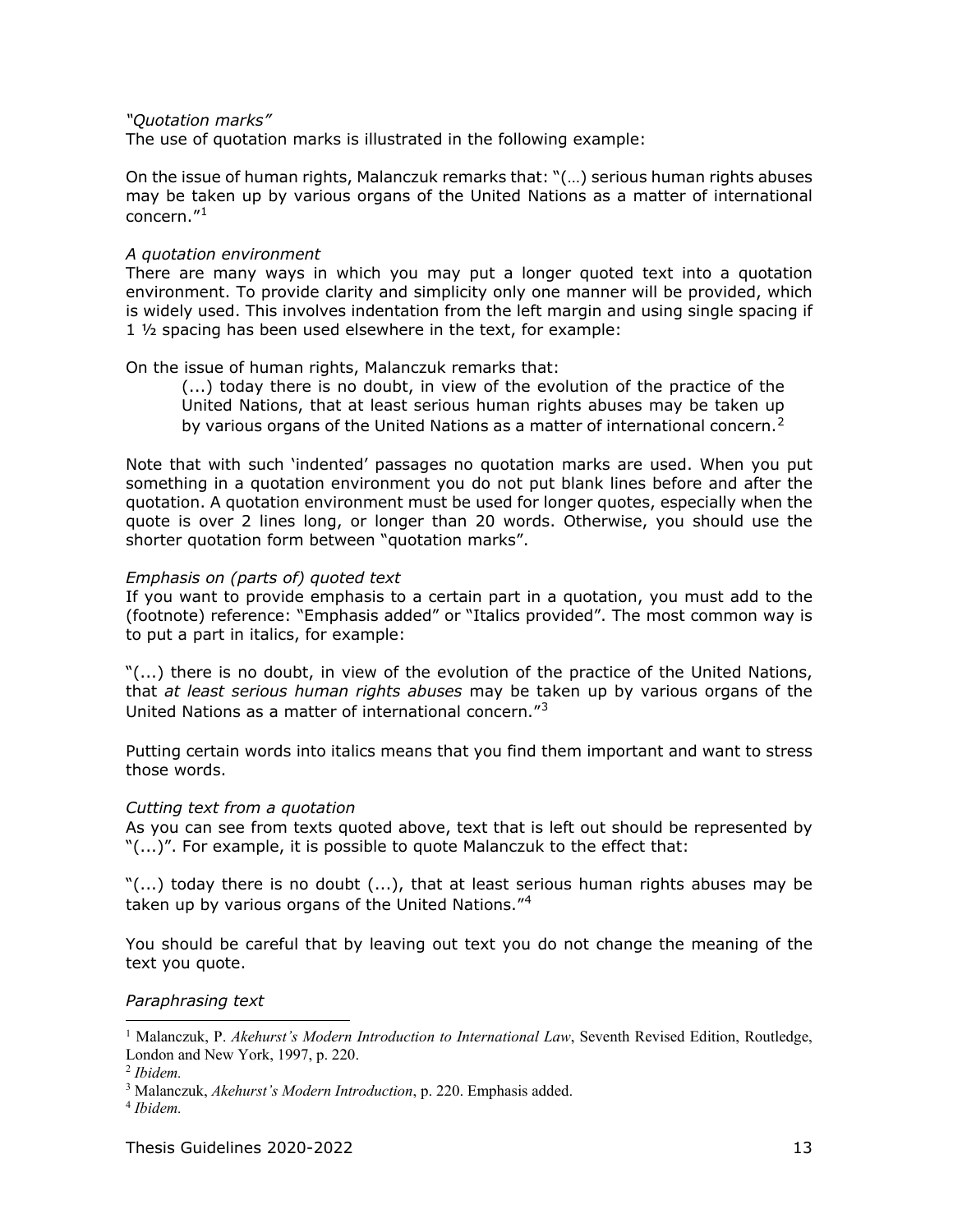Paraphrasing is not using the exact wording as the author does, but to describe an author's positions or opinions in your own words. This does not require quotation marks. However, at the very least you should insert a (footnote) reference containing the relevant bibliographical information of the paraphrased text. If you use ideas, theories, arguments or positions, developed by a particular author, you must provide a reference. If you do not provide a reference, you could be accused of plagiarism.

Further and more elaborate attention will be paid to these writing and referencing conventions during the Eurocompetence and Methodology and Theory seminars. Please also note that the above is indicative only and not exhaustive.

### **SELF-PLAGIARISM**

Please note that work submitted should always be original. It is not allowed to submit essentially the same paper or essay for credits in different courses. Like all plagiarism, self-plagiarism occurs when the author attempts to deceive the reader. This happens when no indication is given that the work is being recycled or when an effort is made to disguise the original text. Some people argue that self-plagiarism is impossible by definition because plagiarism is theft and people cannot steal from their own work. However, this is not correct in law. Academics often develop different aspects of an argument in several papers that require the repetition of certain key passages. This is not self-plagiarism if the complete work develops new insights. It is self-plagiarism if the argument, examples, evidence, and conclusion remain the same in two works that only differ in their appearance.

For more information see: [https://people.ucalgary.ca/~nurelweb/academic/plag.html](https://people.ucalgary.ca/%7Enurelweb/academic/plag.html)

### **RESEARCH ETHICS:**

If your research will involve participants, you should discuss the "Research Ethics Guidelines" with your supervisor, and ensure that you comply with the local regulations concerning requesting approval of your research proposal if involving participants in the research process. The "Research Ethics Guidelines" is available on the Blackboard Thesis site. You should also complete the form on "Good research practice when using participants" (Included in the Research Ethics Guidelines) and discuss its content with both supervisors BEFORE you submit your Thesis Portfolio.

## <span id="page-13-0"></span>**11. Footnotes, references and bibliography**

The MA Programme Euroculture uses the Chicago Style referencing system for the Intensive Programme. You can use either footnotes or in text quotation; having made a choice then please be consistent. See Annex Five for more details.

The bibliography or list of references should contain a list of all sources referred to in your text according to the format of the annotation system you have used in your thesis.

All articles (journal, newspaper, online, etc.), books, cases, treaties, laws, acts, resolutions, or any other documents (e.g., online, film, video, spoken, etc.) that you have used in your thesis must be acknowledged by means of a reference in the text which supplies the source information. For all documents, the source must be as official and authentic as possible.

Any quotation, paraphrase, or mention of another text must be accompanied by a reference (as footnote) which contains information (including specific page number if applicable) where the source (information/quote) can be found.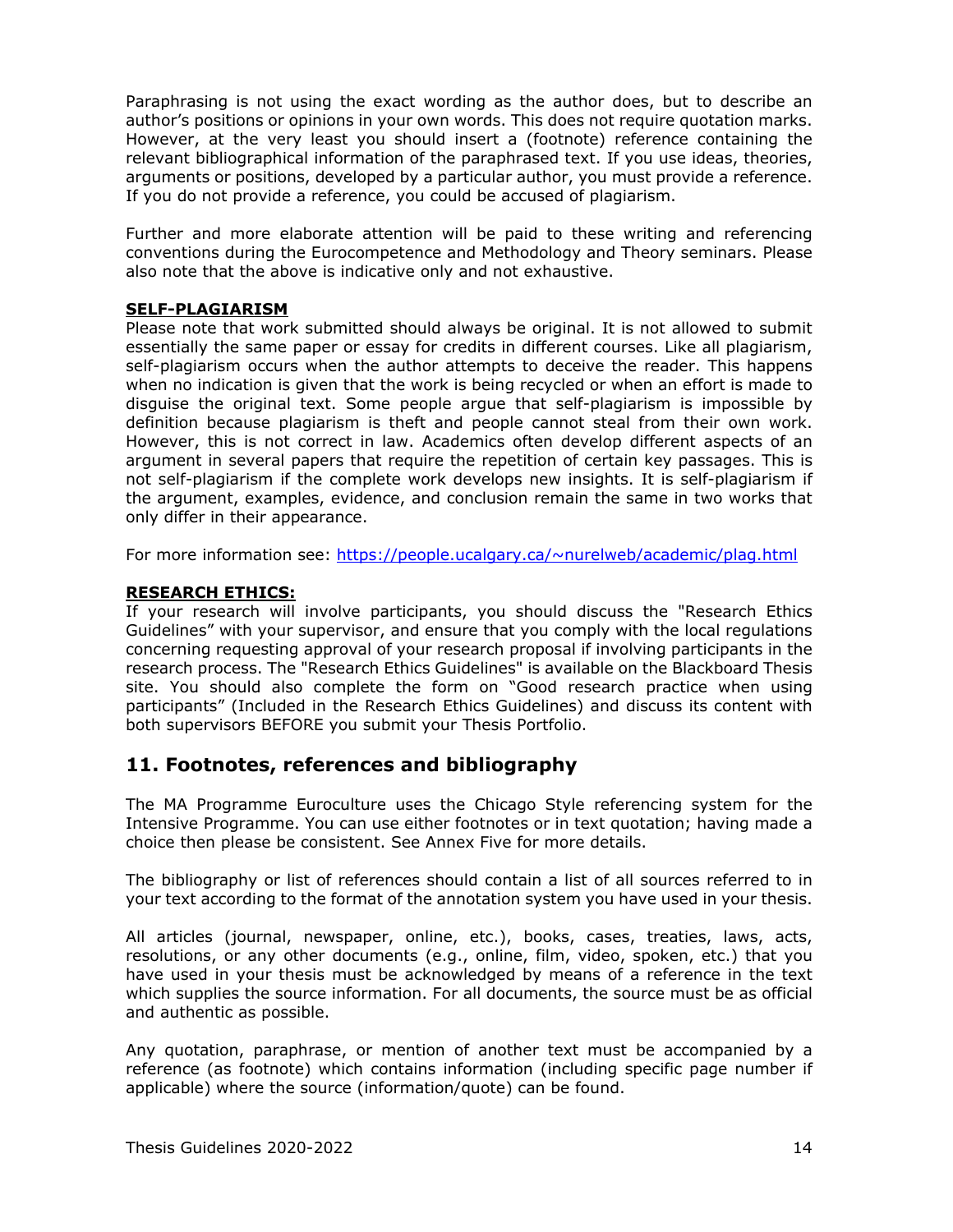### *Treaties and documents*

People have a tendency not to provide references for well-known documents. This is not to be encouraged. It is essential that you do not trust what others have to say about a certain document. In the end they may make mistakes in quoting a certain text, or they may interpret the words differently than you do. You must look up all documents crucial for your thesis yourself. Even public sources such as the Charter of the United Nations, treaties, etc. should be provided with a reference. Thus, you must provide in your footnote/bibliography the:

- a) Official title;
- b) Parties (obviously not practicable in case of multilateral treaties);
- c) Institution adopting the text (whenever relevant);
- d) Date of adoption (although many times only the year is provided);
- e) Source (magazine, book, web site).

Interesting for the reader may be the number of states that have become a party to a certain treaty, or the number of members voting in favour or against, or abstain in relation to, a resolution.

### *Electronic texts*

When using information from a website, or another form of electronic texts (such as CD-ROMS), it is as necessary to refer as adequately to such sources as it is when using information from monographs or articles. Because electronic information can be, and often is changed very easily, it is even of greater importance to refer precisely to electronic (internet) sources. A reference to a website starts with the 'url' (uniform resource locator) of the site. The 'url' is in fact the address of the website, e.g., the url of the Euroculture website is: [http://www.euroculturemaster.eu.](http://www.euroculturemaster.eu/)

With referencing internet or other electronic sources, it is of importance to state the date on which the information was published on the website (if available), and the date on which you accessed the information. If information about the institution or person who placed the information on the internet is available, it should be included in your reference too.

## <span id="page-14-0"></span>**12. Submitting the thesis**

The final version of your thesis should be submitted in various ways.

Firstly, you should **upload the final version of your thesis** via the thesis course in Euroculture Blackboard before or on 1 June 2022. You will receive an instruction email for that matter too. To do this, select the button "Upload your thesis" in the left-hand menu of the course. Follow the instructions from there.

Secondly, a **digital version** of your thesis should be submitted to the coordinators of the first and second universities before or on 1 June 2022.

Thirdly, each of your two supervisors should receive your thesis, in order for them to assess it, before or on 1 June 2022. How your thesis should be presented to the supervisors depends on the rules of your first and second university. Please make sure to inquire beforehand whether your supervisors would like to receive a paper or electronic copy (and in which format, e.g., pdf format/word doc.) of the thesis, or both.

Finally, there may also be further requirements regarding the submission of your thesis. These may differ per partner university. See the Excel sheet on Deadlines and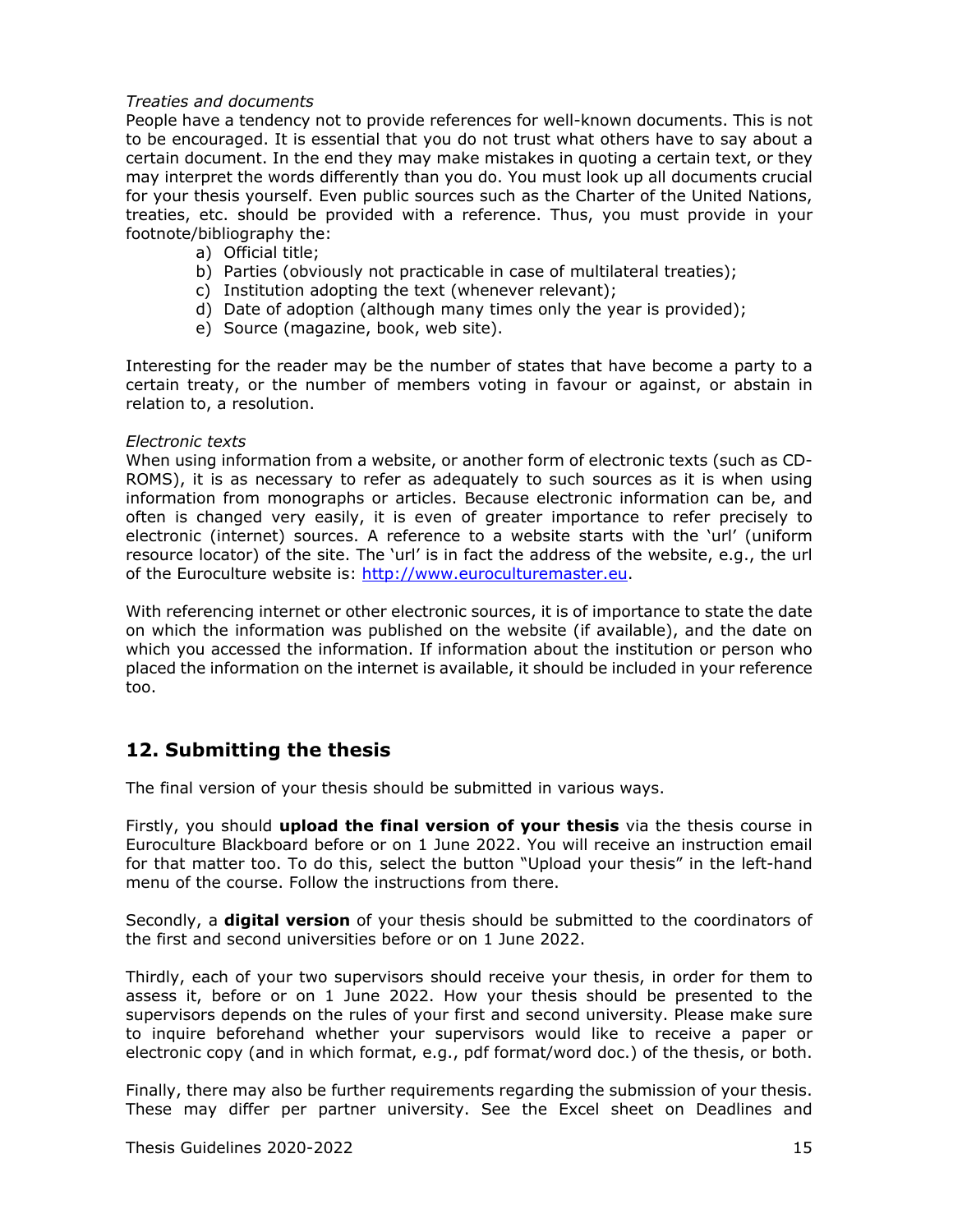submission details or make sure that you inquire in time from the coordinators at both first and second university how to comply with the regulations of both institutions.

Students picking the 1 August 2022 deadline should do as mentioned above as per that date.

## <span id="page-15-0"></span>**13. Assessment and grading**

The final assessment of your MA thesis will be done by both supervisors. The final result (expressed as two national grades) will be decided upon in mutual agreement between the supervisors. If no agreement can be obtained, the average of the two results will be the final result of the MA thesis. In the case where supervisors cannot agree whether a thesis should receive a passing grade or not, the thesis will be submitted to a neutral third party at another institution. The decision of this third party will be decisive. If a student then fails and needs to revise the thesis, the revised thesis will be assessed by the two supervisors.

The criteria for assessment are formulated in the Thesis Assessment form (see Annex One). Supervisors will pay special attention to the overall contents of the MA thesis, the degree to which you have provided your own (new) insights on the subject matter, the organisation of your work and the extent to which you have been able to work independently. No passing result will be awarded if the supervisors judge that the use of English language, the scholarly presentation or the use of sources is not acceptable. In the case of detected plagiarism, the thesis will not be passed either and appropriate steps will be taken. For more information on plagiarism, see point 10, below.

Both supervisors will write a report on his/her assessment of the thesis by using the Thesis Assessment Form (see Annex One), which will usually be made available to you, the fellow supervisor and/or the Directors of Study or coordinators of your first and second university. It is your responsibility to provide the supervisors with this report form before submitting the final version of your thesis.

The completed assessment forms are to be sent by the supervisors to the coordinators of your first and second university (in Göttingen to be sent to the Examination office).

## <span id="page-15-1"></span>**14. Applying for your diploma/examination requirements**

Please note that your first and second university may set specific examination and/or diploma requirements in order to graduate successfully from the Euroculture programme. You will be informed about these requirements via email from the relevant coordinators, but it is also your responsibility to familiarize yourself with your duties and responsibilities in this matter.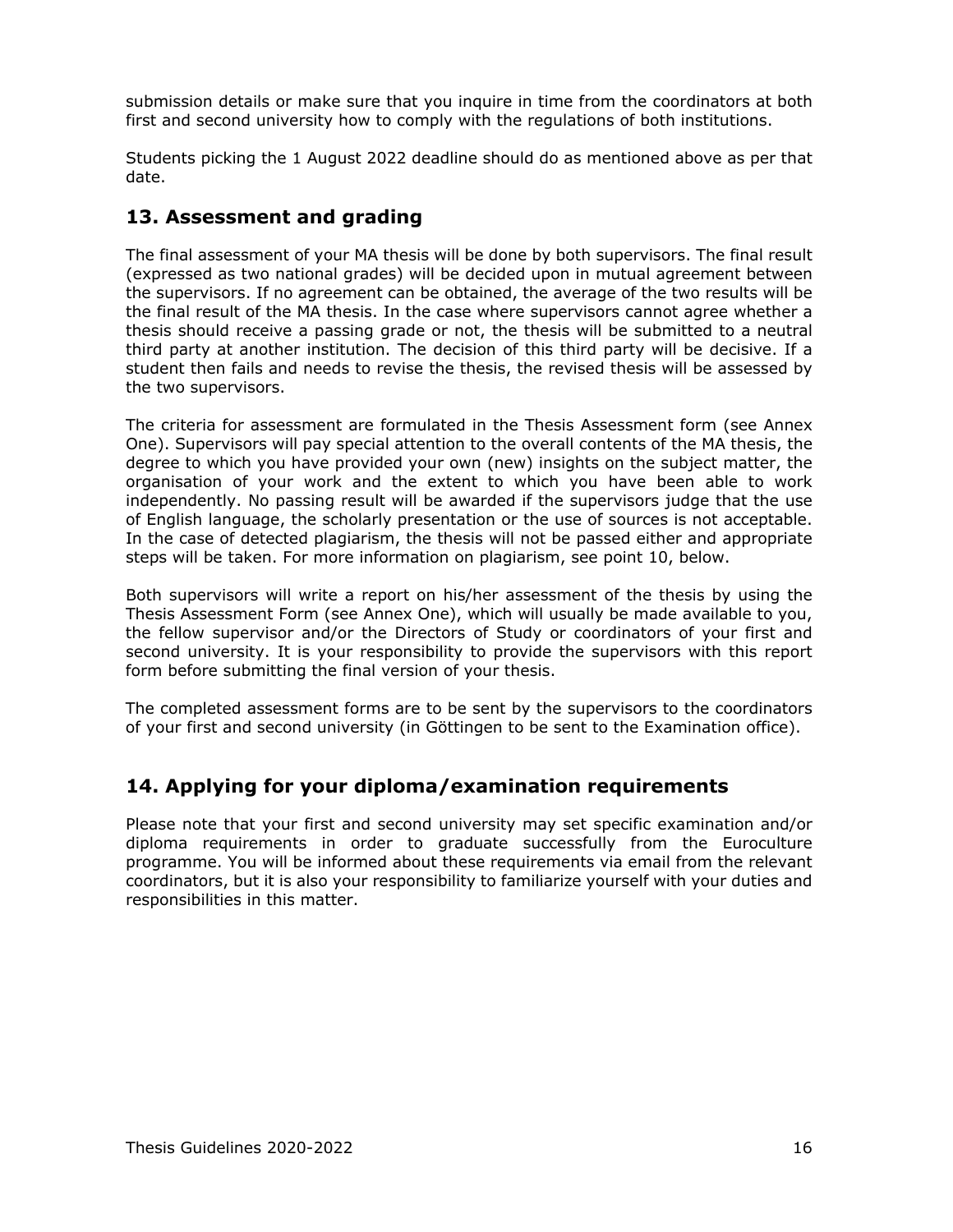## <span id="page-16-0"></span>**Annex One: Euroculture Master Thesis Assessment Form**



l Name of Student:

Thesis Title:

University of the 1<sup>st</sup> semester:

University of the 2<sup>nd</sup> semester:

Name of Supervisor / University:

 **I have checked the plagiarism report for this thesis. The reported overlapping texts have been checked and the overlaps have been clarified/can be explained (e.g., being direct quotations or stock phrases). In no cases were plagiarism found.**

 **The length of the thesis falls within the limits set for a Euroculture MA thesis. In the case where the length of the thesis falls outside of this limit, the student has requested AND received permission to do so from both supervisors. The student and supervisors have informed both Directors of Studies of any such extension in advance of submission.**

 **The thesis contains all of the required elements: title page, declaration, table of contents, bibliography, Appendices if applicable.**

**NOTE: In case any of these boxes cannot be ticked by the examiner, the thesis should be referred back to the student for revision. In case of plagiarism detection, the relevant Board of Examiners should be contacted.** 

*In this report, please consider the following, by answering the following questions. Please add a short explanation instead of simply answering 'yes', 'no' or' partly':* 

1) Content: Problem statement, method and theory: a) Is the topic of the thesis clearly presented and motivated?

b) Are the aims and objectives of the thesis clearly identified and explained?

c) Is there a well formulated problem statement and is it of sufficient complexity for an MA level? Briefly explain?

d) Has the student convincingly explained the relevance of the research?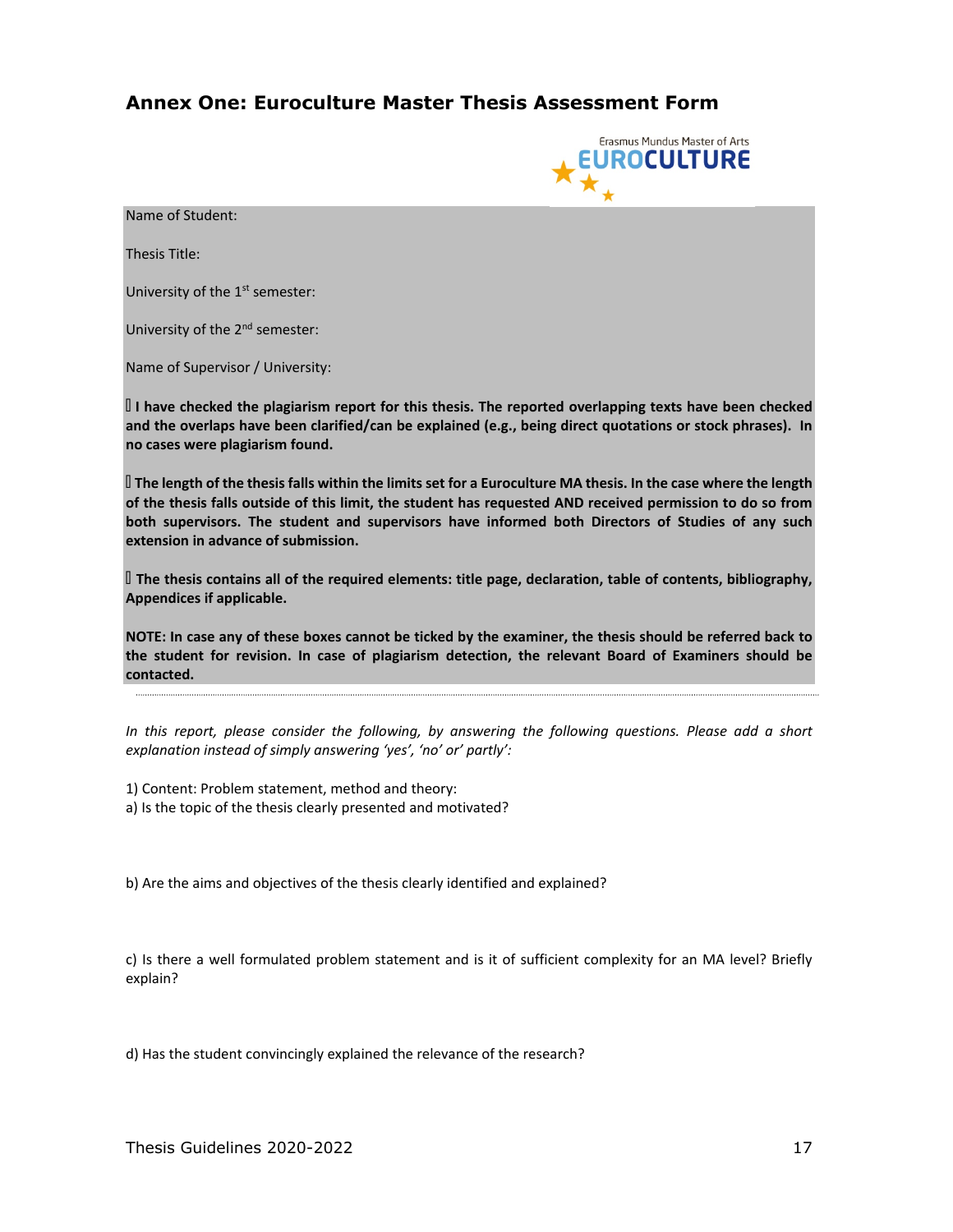e) Has a suitable methodology and theoretical frame been taken to solve the stated problems?

f) In case where empirical research has been conducted: is there a suitable research design and has the research been conducted adequately?

In the case where participants have been part of the research process: have adequate means be taken to ensure an ethical research process? (e.g., collecting informed consent from participants).

Where applicable and/or required: has an official ethics committee approved the proposed research project?

g) Does the conclusion provide convincing answers/proof to the initial questions/hypotheses?

h) Does the research constitute a contribution to knowledge in this field or domain?

2) Structure:

a) Is the thesis coherently structured in chapters and sections?

b) Are concepts clearly introduced and explained, and critically and consistently applied?

3) Sources (primary and secondary):

a) Has (enough) relevant (primary and secondary) literature been adequately interpreted and integrated into the thesis?

b) Is the bibliography/list of references complete and accurate?

4) Stylistics:

a) Is the use of language (English) acceptable and of the required standard (i.e., no spelling mistakes and typos, range of vocabulary, grammar)?

b) Are references in the text given in a coherent and consistent manner (either intext or as footnotes)?

### 5) Format:

a) How is the thesis presented (i.e., consistency in lay-out, choice of fonts, headings, tables and graphs)?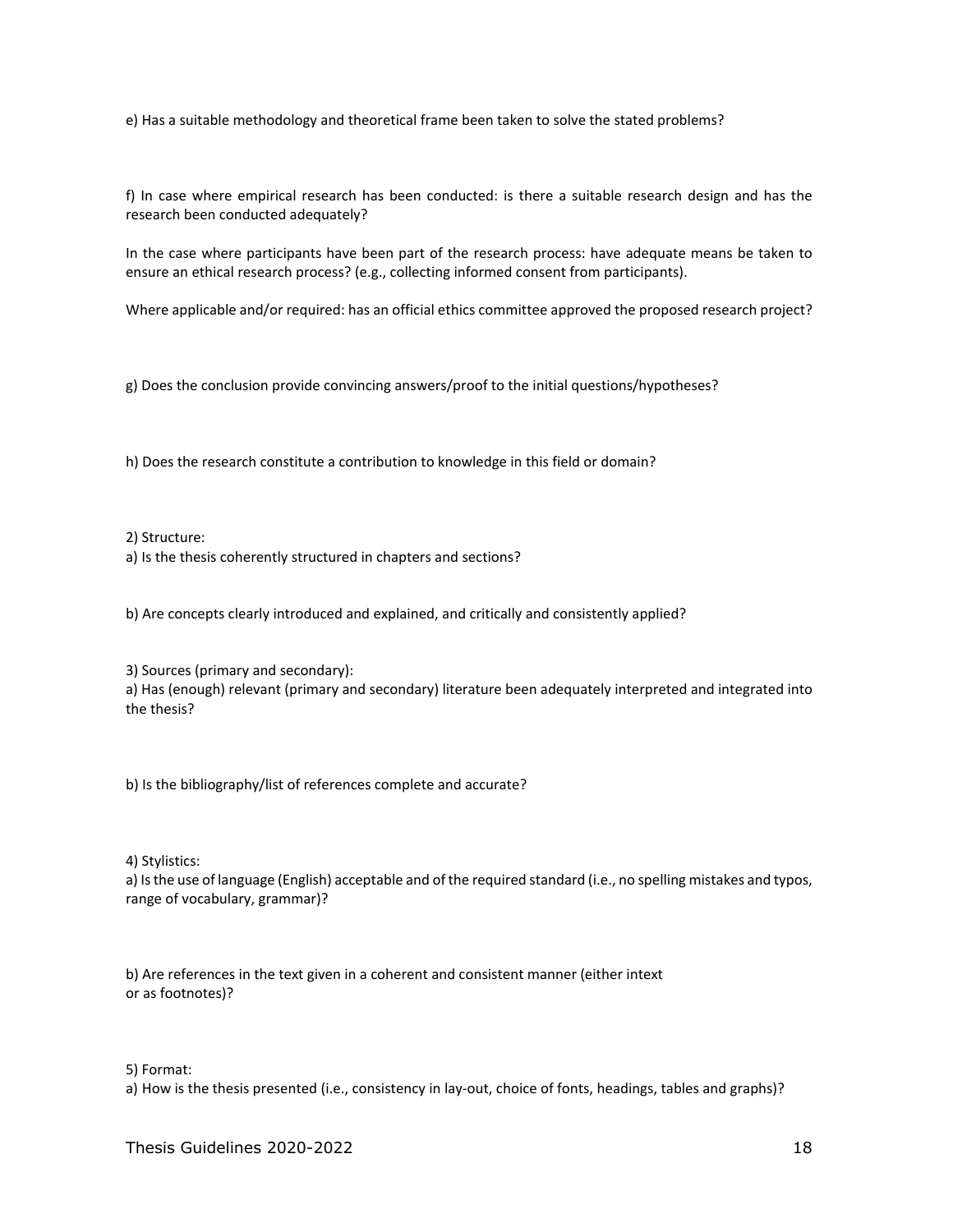6) Quality of writing process:

a) To what degree has the student been able to work independently?

b) Have recommended revisions been executed to a satisfying degree?

c) Any other relevant comments (e.g., on planning and commitment of the student).

7) Possible questions for thesis defence (only if this thesis is to be defended Orally):

(National) Grade:

*Suggestion for corresponding converted grade according to the other university's (national) grading scheme:* 

Date and place:

Signature: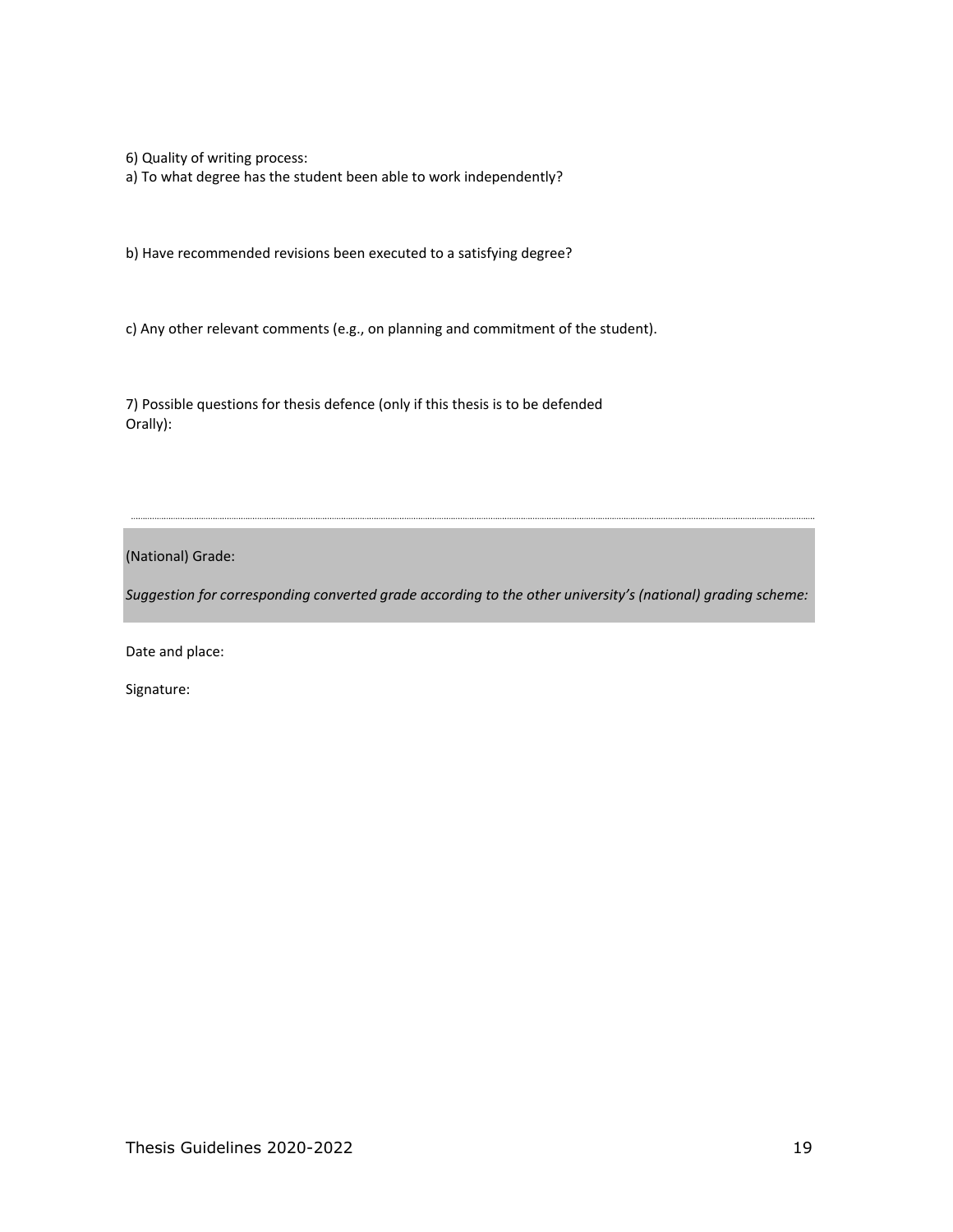## <span id="page-19-0"></span>**Annex Two: Title page**



## **Master of Arts Thesis Euroculture**

**University of \_\_\_\_\_\_\_\_\_\_\_\_ (First semester)**

**University of \_\_\_\_\_\_\_\_\_\_\_\_\_ (Second semester)**

**Month and Year when submitted**

## **Title of Master Thesis Subtitle (if applicable)**

### **Submitted by:**

First name and surname student Student number first university: Student number second university: Contact details (telephone/email)

### **Supervised by:**

Name of supervisor first university: Name of supervisor second university:

**Place, date**

### **Signature**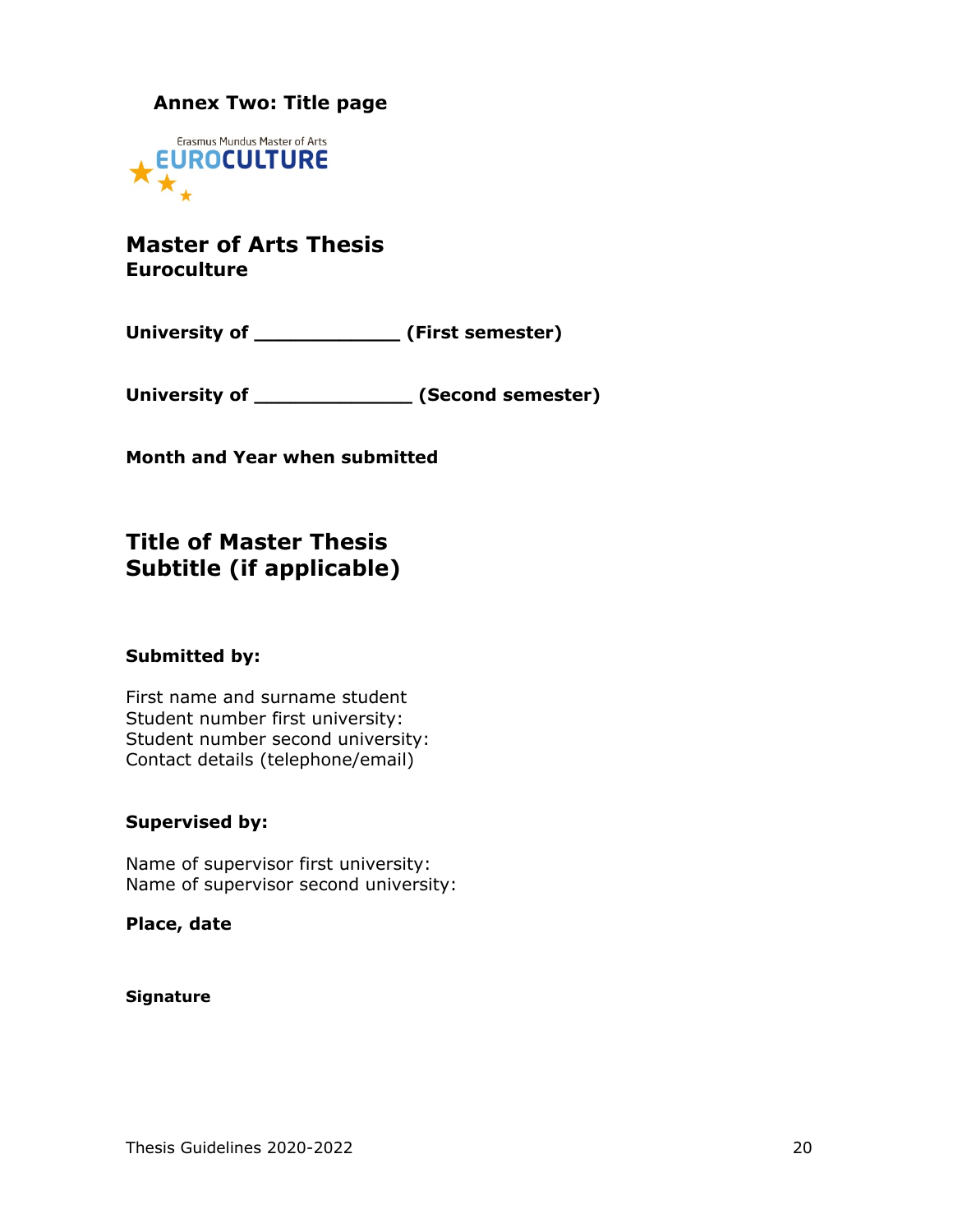## <span id="page-20-0"></span>**Annex Three: Declaration**



**MA Programme Euroculture Declaration**

I, (first name and surname) hereby declare that this thesis, entitled "(title)", submitted as partial requirement for the MA Programme Euroculture, is my own original work and expressed in my own words. Any use made within this text of works of other authors in any form (e.g., ideas, figures, texts, tables, etc.) are properly acknowledged in the text as well as in the bibliography.

I declare that the written (printed and bound) and the electronic copy of the submitted MA thesis are identical.

I hereby also acknowledge that I was informed about the regulations pertaining to the assessment of the MA thesis Euroculture and about the general completion rules for the Master of Arts Programme Euroculture.

In case the research process involved participants (especially participants from vulnerable communities and populations), please ensure that the following boxes can be ticked before submitting the thesis, or tick the third box, if not applicable to your project:

 $\Box$  I declare that I have obtained the required permission from the relevant ethics committees of the two universities supervising my thesis concerning my research proposal in order to proceed with proposed research involving participants;

 $\Box$  I declare that I have obtained informed consent from these participants and that the consent forms are stored lawfully and in accordance with the rules of the two universities supervising my thesis.

 $\Box$  The two items above do not apply to this project.

Signed …………………………………………………………....

Date ………………………………………………………………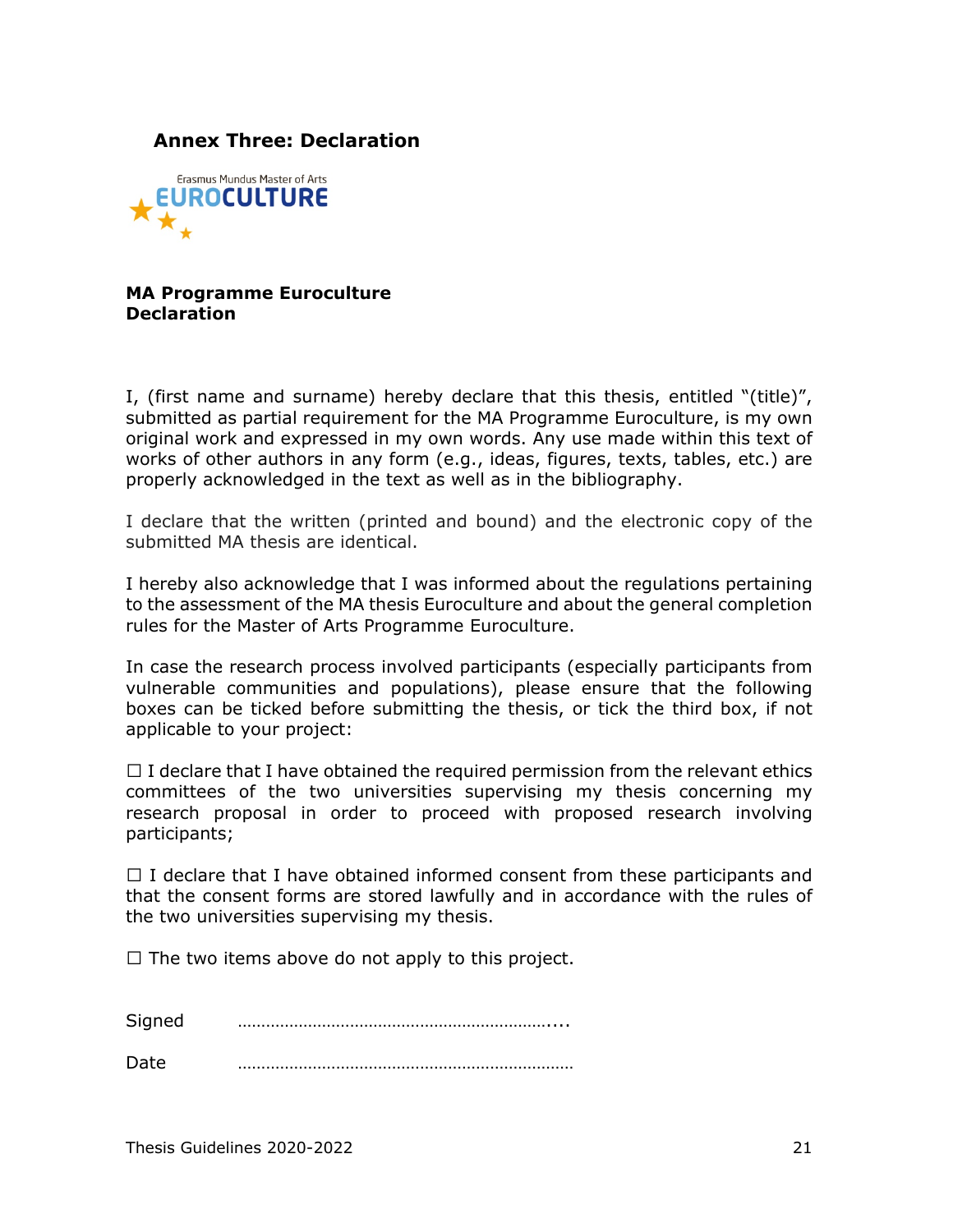## <span id="page-21-0"></span>**Annex Four: Thesis Portfolio**



## **Proposal/Portfolio Master of Arts Thesis Euroculture**

**University of \_\_\_\_\_\_\_\_\_\_\_\_ (First university)**

**University of \_\_\_\_\_\_\_\_\_\_\_\_\_ (Second university)**

## **Provisional Title of Master Thesis Subtitle (if applicable)**

### **Submitted by:**

First name and surname student Student number first university: Student number second university: Contact details (telephone/email):

First semester university name and supervisor: Second semester university name and supervisor:

### **Place, date**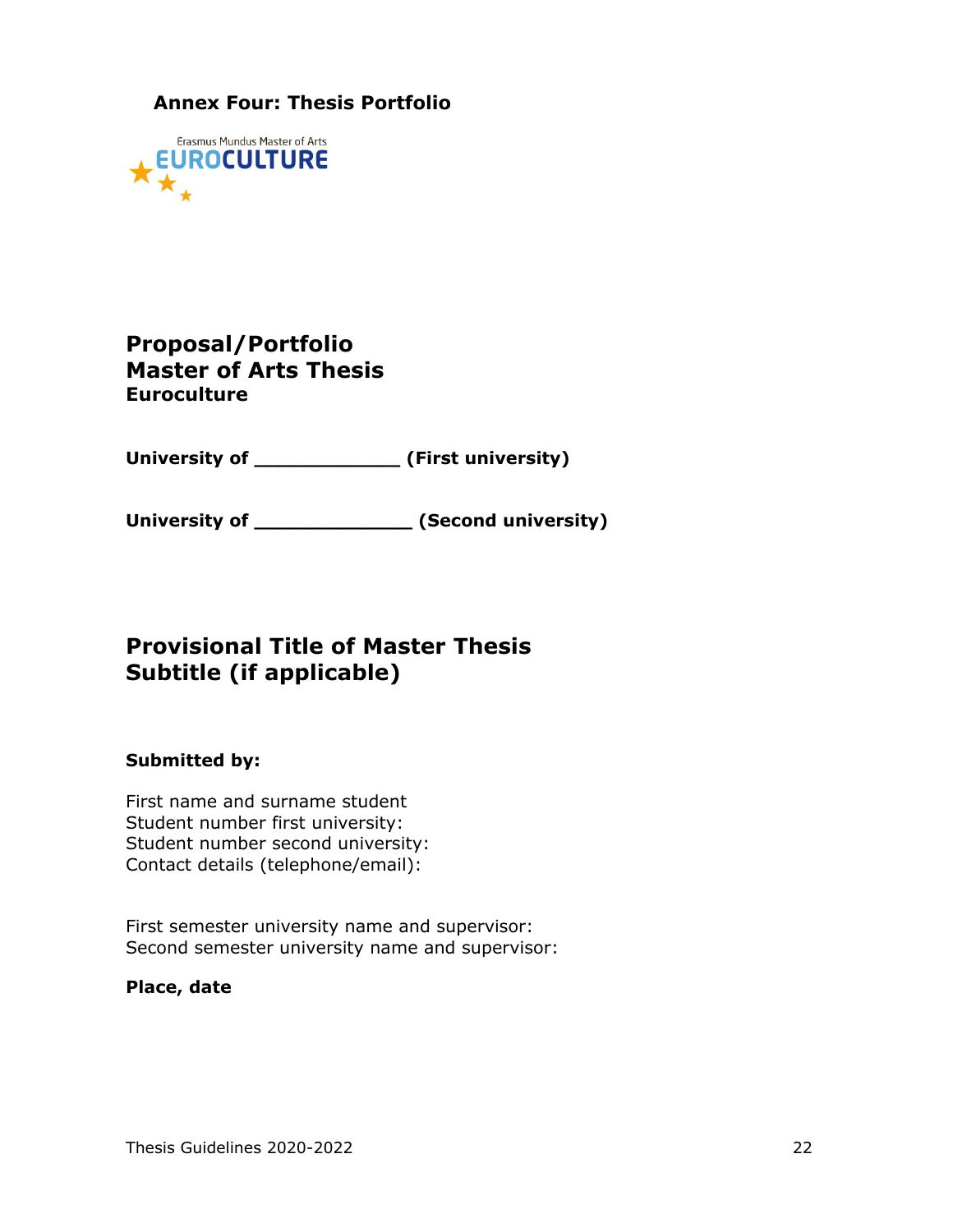(The thesis portfolio should cover the following points. For a detailed description, see point 6 in the main text.) The thesis portfolio should be about 5 – 10 pages long.

- 1. (Working) Title and (functional) sub-title of the thesis
- 2. Introduction: Introduce the topic, background to and rationale of the thesis topic
- 3. The research question(s) or problem statement
- 4. Statement about European dimension of your thesis
- 5. Contextualisation of the research (literature review and annotated bibliography)
- 6. Proposed research methodology. In case you will be working with participants or if your work might have an impact on vulnerable communities in any way, you should fill out the form on "Good research practice when using participants" (included in the Research Ethics Guidelines) and include this in your portfolio.
- 7. Proposed framework of the study (sections and chapters)
- 8. Research ethics (if applicable)
- 9. Timetable to meet 1 June (or 1 August) deadline  $(4<sup>th</sup>$  semester)
- 10. List of references and annotated bibliography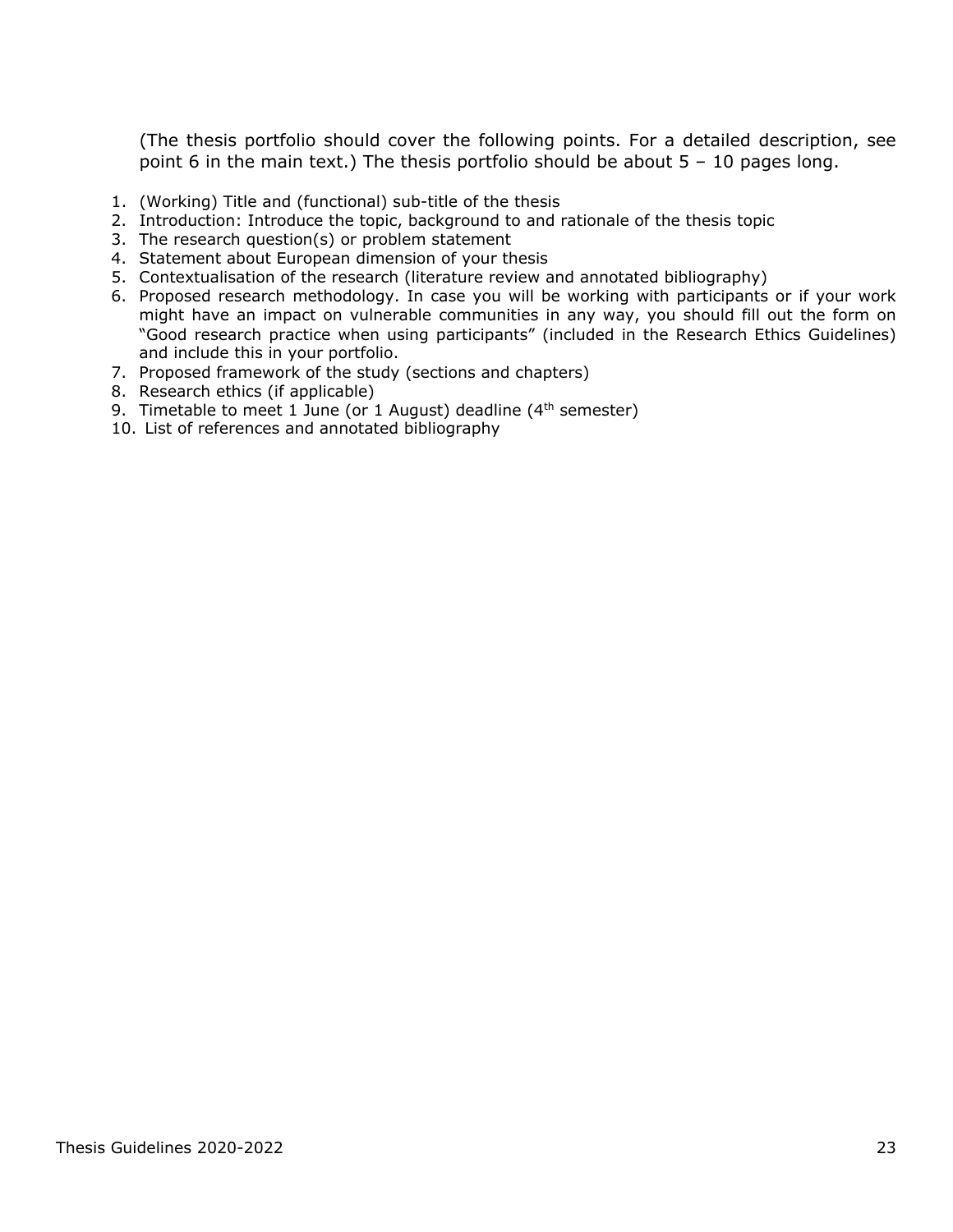## <span id="page-23-0"></span>**Annex Five: Chicago Style Manual**

Reference pointers taken from the *Chicago Manual of Style*, 16<sup>th</sup> edition.

Following the Chicago Manual of Style, you should include a footnote each time you use a source, whether through a direct quote or through a paraphrase. Footnotes are added at the end of the page on which the source is referenced. A superscript number (e.g.,  $1$ ) corresponding to a note with the bibliographic information for that source should be placed in the text, following the end of the sentence in which the source is referenced.

The first note for each source should include *all* relevant information about the source. If you cite the same source again, the note need only include the surname of the author, the title (or a shortened form of the title) and page number(s) cited.

If you cite the same source and page number(s) from a single source two or more times consecutively, the corresponding note should use the word 'Ibid.,' an abbreviated form of the Latin 'ibidem,' which means 'in the same place.' If you use the same source but a different page number, the corresponding note should use 'Ibid.' followed by a comma and the new page number(s).

In the Chicago system, the footnote begins with the appropriate number followed by a period and then a space. *PLEASE NOTE: Using the footnotes in Word, the programme automatically formats the number in the footer as a superscript number which is not followed by a period. This way of formatting is also fine.*

### <span id="page-23-1"></span>**Bibliography**

In the Chicago system, the bibliography provides an alphabetical list of all sources used in a given work. This page, most often titled *Bibliography*, is usually placed at the end of the work, preceding the index. It should include all sources cited within the work. The function of the bibliography is not only to indicate which sources you have actually used during your research and writing of the thesis, but also to help others retrieve the original information again to check the facts or find further information on the topic.

Although bibliographic entries for various sources may be formatted differently, all included sources (books, articles, websites, etc.) are arranged alphabetically by author's last name. If no author or editor is listed, the title or keyword may be used instead.

### <span id="page-23-2"></span>**Common Elements**

All entries in the bibliography should include the author (or editor, compiler, translator), title, and date of publication.

### 1. **Author's Names**

<span id="page-23-3"></span>The author's name is inverted in the bibliography, placing the last name first and separating the last name and first name with a comma, for example, John Smith becomes Smith, John. (If an author is not listed first, this applies to compilers, translators, etc.)

### 2. **Titles**

<span id="page-23-4"></span>Titles of books and journals are italicized. Titles of articles, chapters, poems, etc. are placed in quotation marks.

### 3. **Publication Information**

<span id="page-23-5"></span>The year of publication is listed after the publisher or journal name.

### 4. **Punctuation**

<span id="page-23-6"></span>In a bibliography, all major elements are separated by periods.

Thesis Guidelines 2020-2022 24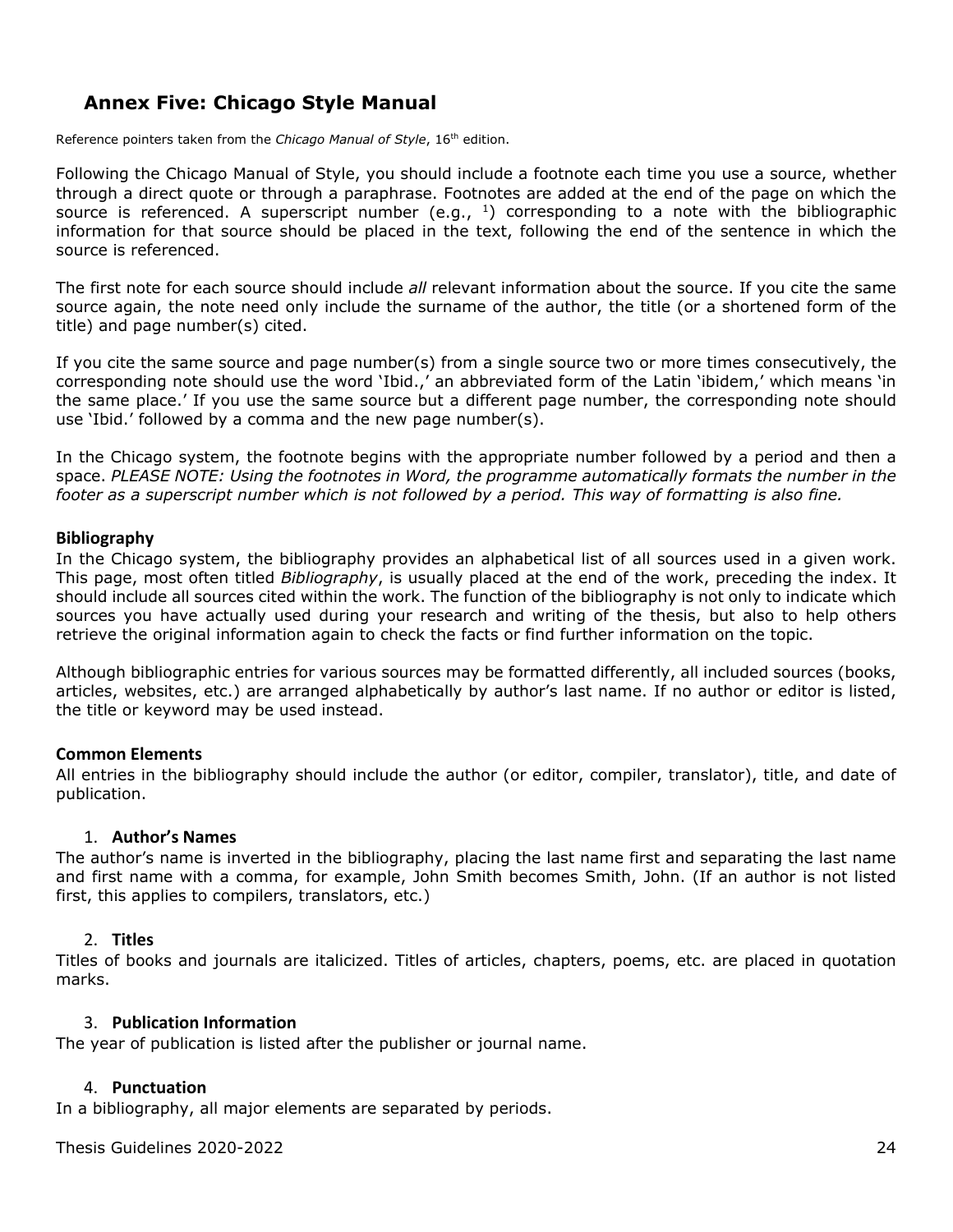### 5. **Online sources**

<span id="page-24-0"></span>Online sources that are analogous to print sources (such as articles published in online journals, magazines, or newspapers) should be cited similarly to their print counterparts but with the addition of a URL and an access date. For online or other electronic sources that do not have a direct print counterpart (such as an institutional Web site or a Weblog), give as much information as you can in addition to the URL and access date. The following examples include some of the most common types of electronic sources.

There are many website resources about the Chicago style. Especially useful are the following:

<http://owl.english.purdue.edu/owl/resource/717/1>

<http://library.williams.edu/citing/styles/chicago1.php#govdoc>

These examples listed below are based on the information provided on the website: [http://www.chicagomanualofstyle.org/tools\\_citationguide.html](http://www.chicagomanualofstyle.org/tools_citationguide.html)

## <span id="page-24-1"></span>**Examples**

Each example is given first as the footnote [N], followed by the format for the bibliographic entry [B].

### <span id="page-24-3"></span><span id="page-24-2"></span>**1. Book**

*a) One author*

### **N:**

1 Gerard Delanty, *Inventing Europe: Idea, Identity, Reality* (Basingstoke: Macmillan, 1995), 1.

**B:**

Delanty, Gerard. *Inventing Europe: Idea, Identity, Reality*. Basingstoke: Macmillan, 1995.

*b) Two or three authors*

**N:** 

[5](#page-24-5) Gerard Delanty and Chris Rumford, *Rethinking Europe: Social Theory and the Implications of Europeanization* (London: Routledge, 2005).

### **B:**

Delanty, Gerard, and Chris Rumford. *Rethinking Europe: Social Theory and the Implications of Europeanization*. London: Routledge, 2005.

### <span id="page-24-4"></span>*c) Four or more authors*

### **N:**

[6](#page-24-6) Edward O. Laumann et al**.,** *The Social Organization of Sexuality: Sexual Practices in the United States* (Chicago: University of Chicago Press, 1994), 262.

### <span id="page-24-6"></span><span id="page-24-5"></span>**B:**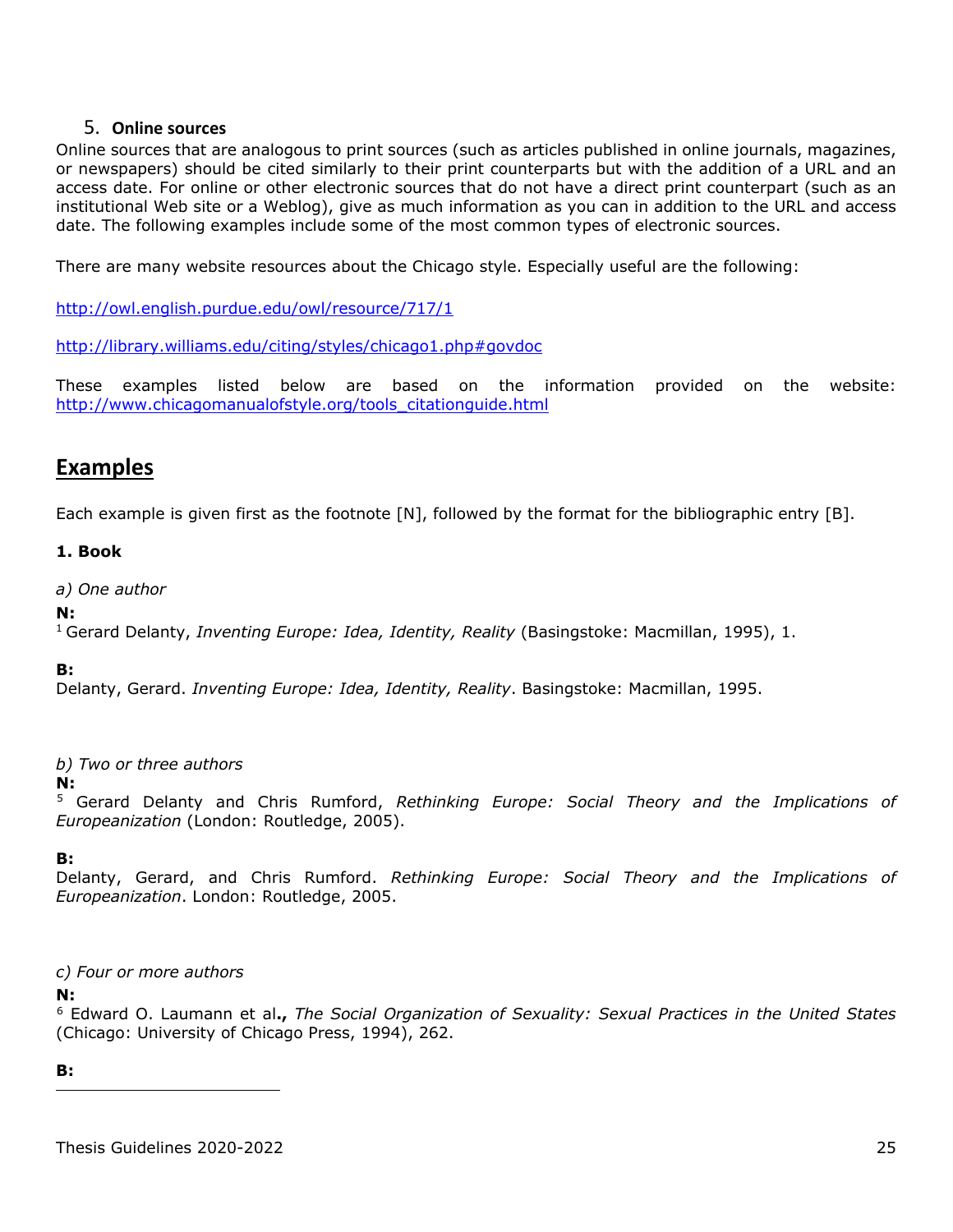Laumann, Edward O., John H. Gagnon, Robert T. Michael, and Stuart Michaels. *The Social Organization of Sexuality: Sexual Practices in the United States*. University of Chicago Press, 1994.

### <span id="page-25-0"></span>*d) Editor instead of author*

### **N:**

[7](#page-25-4) Chris Rumford, ed., *Citizens and Borderwork in Contemporary Europe* (London: Routledge, 2009).

### **B:**

Rumford, Chris, ed. *Citizens and Borderwork in Contemporary Europe*. London: Routledge, 2009.

<span id="page-25-1"></span>*e) Editor, translator, or compiler in addition to author*

#### **N:**  [8](#page-25-5)

Yves Bonnefoy, *New and Selected Poems*, ed. John Naughton (Chicago: Chicago University Press, 1995).

### **B:**

Bonnefoy, Yves. *New and Selected Poems*. Edited by John Naughton. Chicago: Chicago University Press, 1995.

<span id="page-25-2"></span>*f) Chapter or other part of a book*

### **N:**

[9](#page-25-6) Pascale Casanova, "European Literature: Simply a Higher Degree of Universality?," in *Literature for Europe?*, ed. Theo L. D'haen and Iannis Goerlandt (Amsterdam: Rodopi, 2009), 15.

### **B:**

Casanova, Pascale. "European Literature: Simply a Higher Degree of Universality?" In *Literature for Europe?*, edited by Theo L. D'haen and Iannis Goerlandt, 13–26. Amsterdam: Rodopi, 2009.

<span id="page-25-3"></span>*g) Preface, foreword, introduction, or similar part of a book*

## **N:**

[10](#page-25-7) Robert Pickering, "Avant-Propos," in *"Regards" sur l'histoire*, by Paul Valéry and edited by Robert Pickering (Clermont-Ferrand: Presses Universitaires Blaise Pascal, 2008), 11.

### **B:**

<span id="page-25-7"></span><span id="page-25-6"></span><span id="page-25-5"></span><span id="page-25-4"></span>Pickering, Robert. "Avant-Propos." In *"Regards*" *sur l'histoire* by Paul Valéry. Edited by Robert Pickering. Clermont-Ferrand: Presses Universitaires Blaise Pascal, 2008.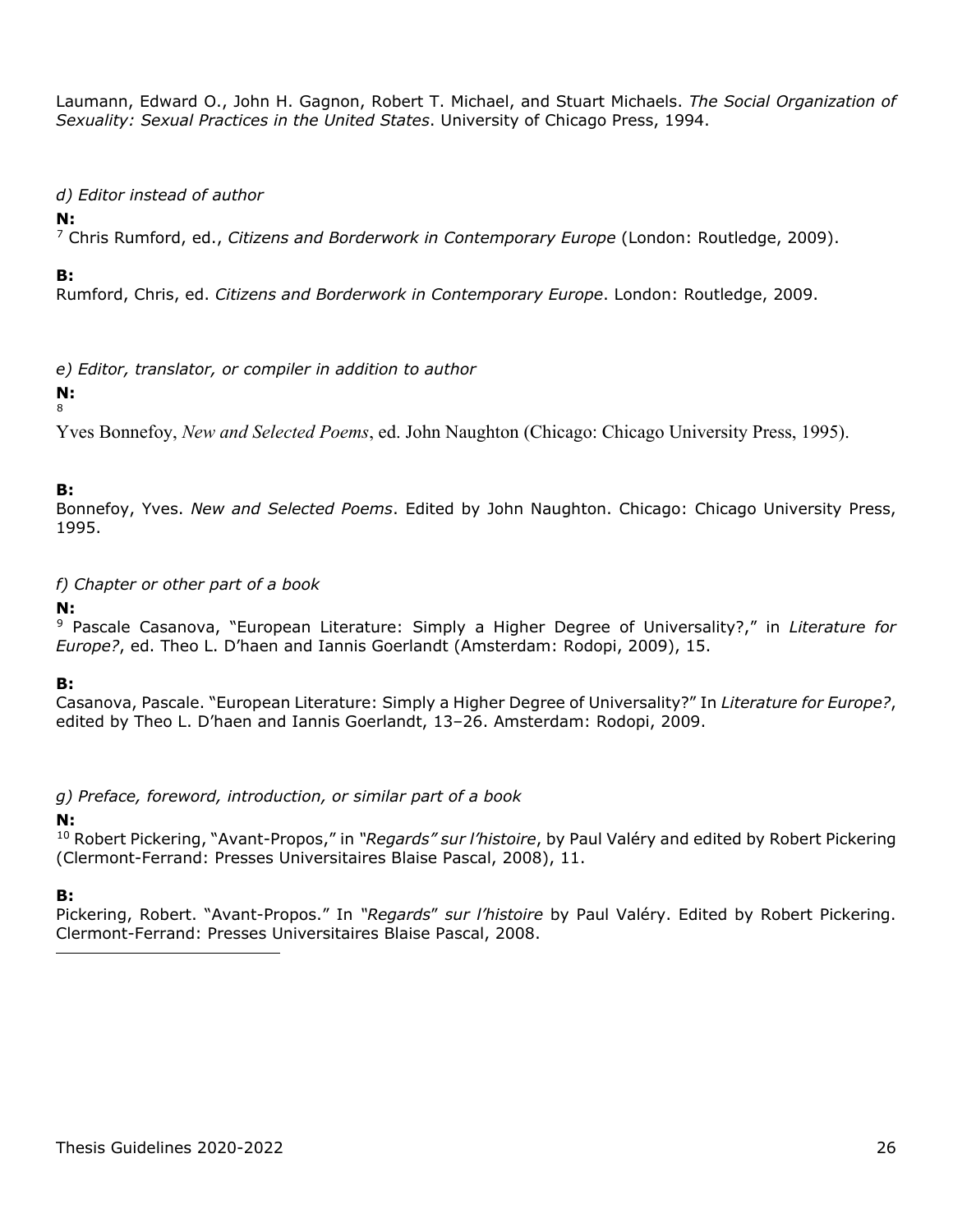### <span id="page-26-0"></span>*h) Book published electronically*

If a book is available in more than one format, you should cite the version you consulted. For an electronic book, include an access date parenthetically at the end of the citation for the footnote reference.

### **N:**

[11](#page-26-4) Lars Klein et al., eds., *Europeans In-Between: Identities in a (Trans-)Cultural Space* (Groningen: Euroculture Consortium, 2012), accessed 12 November 2012, http://arts.eldoc.ub.rug.nl/publications/general/Euroculture/2012/Europeans/.

### **B:**

Klein, Lars, and Martin Tamcke, eds. *Europeans In-Between: Identities in a (Trans-) Cultural Space*. Groningen: Euroculture Consortium, 2012. Accessed 12 November 2012. http://arts.eldoc.ub.rug.nl/publications/general/Euroculture/2012/Europeans/.

### <span id="page-26-1"></span>**2. Journal articles**

*a) Article in a print journal*

### **N:**

[12](#page-26-5) Simon Anholt, "'Brand Europe'—Where Next?," *Place Branding and Public Diplomacy* 3 (2007): 115.

### **B:**

Anholt, Simon. "'Brand Europe'—Where Next?" *Place Branding and Public Diplomacy* 3 (2007): 115–119.

### <span id="page-26-2"></span>*b) Article in an online journal*

**N:** 

<sup>[13](#page-26-6)</sup> Emmanuel Godin and David Hanley, "No Enemies on the Right? Competition and Collusion between Conservatives, Moderates and Extreme Right Parties in Europe," *Journal of Contemporary European Studies* 21, no. 1 (2013), 2, accessed 12 June 2013, doi:10.1080/14782804.2013.766472.

### **B:**

Godin, Emmanuel, and David Hanley. "No Enemies on the Right? Competition and Collusion Between Conservatives, Moderates and Extreme Right Parties in Europe." *Journal of Contemporary European Studies* 21, no. 1 (2013): 2–4. Accessed 12 June 2013. doi:10.1080/14782804.2013.766472.

### <span id="page-26-3"></span>*c) Popular magazine article*

## **N:**

[14](#page-26-7) Tony Judt, "Ill Fares the Land," *The New York Review of Books*, 29 April 2010, accessed 10 June 2012, http://www.nybooks.com/articles/archives/2010/apr/29/ill-fares-the-land/.

<span id="page-26-7"></span><span id="page-26-6"></span><span id="page-26-5"></span><span id="page-26-4"></span>**B:**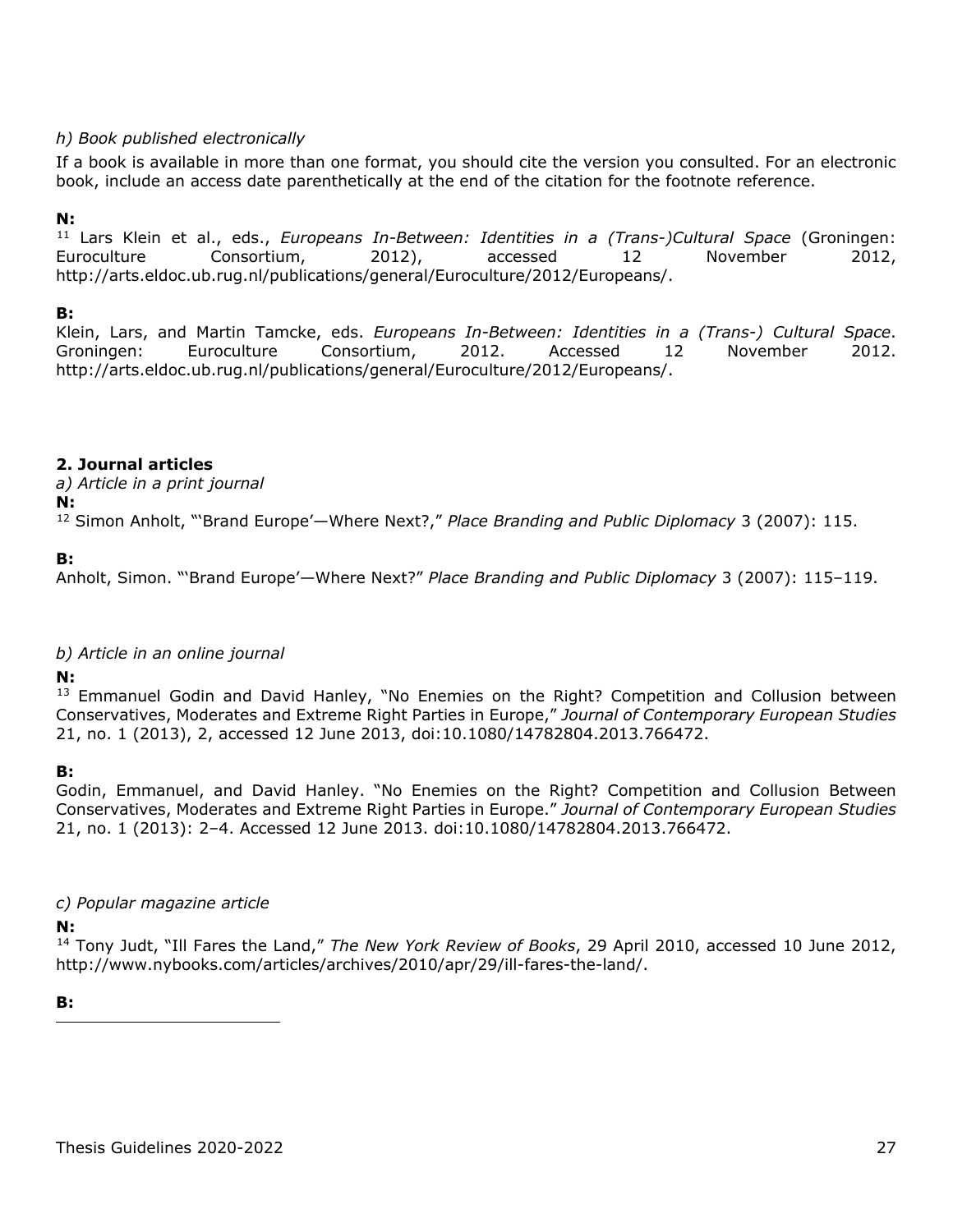Judt, Tony. "Ill Fares the Land." *The New York Review of Books*, 29 April 2010. Accessed 10 June 2012. http://www.nybooks.com/articles/archives/2010/apr/29/ill-fares-the-land/.

### <span id="page-27-0"></span>*d) Newspaper article*

### **N:**

[15](#page-27-4) A. S. Byatt, "Lie Back and Think of Europe," *The Guardian*, 29 June 2008, sec. Books, accessed 10 June 2010, http://www.guardian.co.uk/books/2008/jun/29/sportandleisure.review.

### **B:**

Byatt, A. S. "Lie Back and Think of Europe." *The Guardian*, 29 June 2008, sec. Books. Accessed 10 June 2012. http://www.guardian.co.uk/books/2008/jun/29/sportandleisure.review.

### <span id="page-27-1"></span>*e) Book review*

### **N:**

[16](#page-27-5) Louis Menand, "From the Ashes," Review of *Postwar: A History of Europe since 1945*, by Tony Judt, *The New Yorker*, 28 November 2005, accessed 10 June 2012, http://www.newyorker.com/archive/2005/11/28/051128crbo\_books.

### **B:**

Menand, Louis. "From the Ashes." Review of *Postwar: A History of Europe since 1945*, by Tony Judt. *The New Yorker*, 28 November 2005. Accessed 10 June 2012. http://www.newyorker.com/archive/2005/11/28/051128crbo\_books.

### <span id="page-27-2"></span>**3. Thesis or dissertation**

### **N:**

<sup>[17](#page-27-6)</sup> Aafke van Welie, "The Cosmopolitan Identity: A Search for Its Foundations, Conditions and Implications" (MA Thesis, University of Groningen and Jagiellonian University, 2010).

### **B:**

Van Welie, Aafke. "The Cosmopolitan Identity: A Search for Its Foundations, Conditions and Implications." MA Thesis, University of Groningen and Jagiellonian University, 2010.

### <span id="page-27-3"></span>**4. Paper presented at a meeting or conference**

### **N:**

<sup>[18](#page-27-7)</sup> Janny de Jong, "Cultural or Comprehensive Citizenship?" (Paper presented at the third International Euroculture Research Conference, "How Does Europe Engage with Cultural Citizenship?", University of Deusto, Bilbao, Spain, 22 – 23 June 2012).

### **B:**

<span id="page-27-7"></span><span id="page-27-6"></span><span id="page-27-5"></span><span id="page-27-4"></span>De Jong, Janny. "Cultural or Comprehensive Citizenship?" Paper presented at the third International Euroculture Research Conference. "How does Europe Engage with Cultural Citizenship?", University of Deusto, Bilbao, Spain, 22 – 23 June 2012.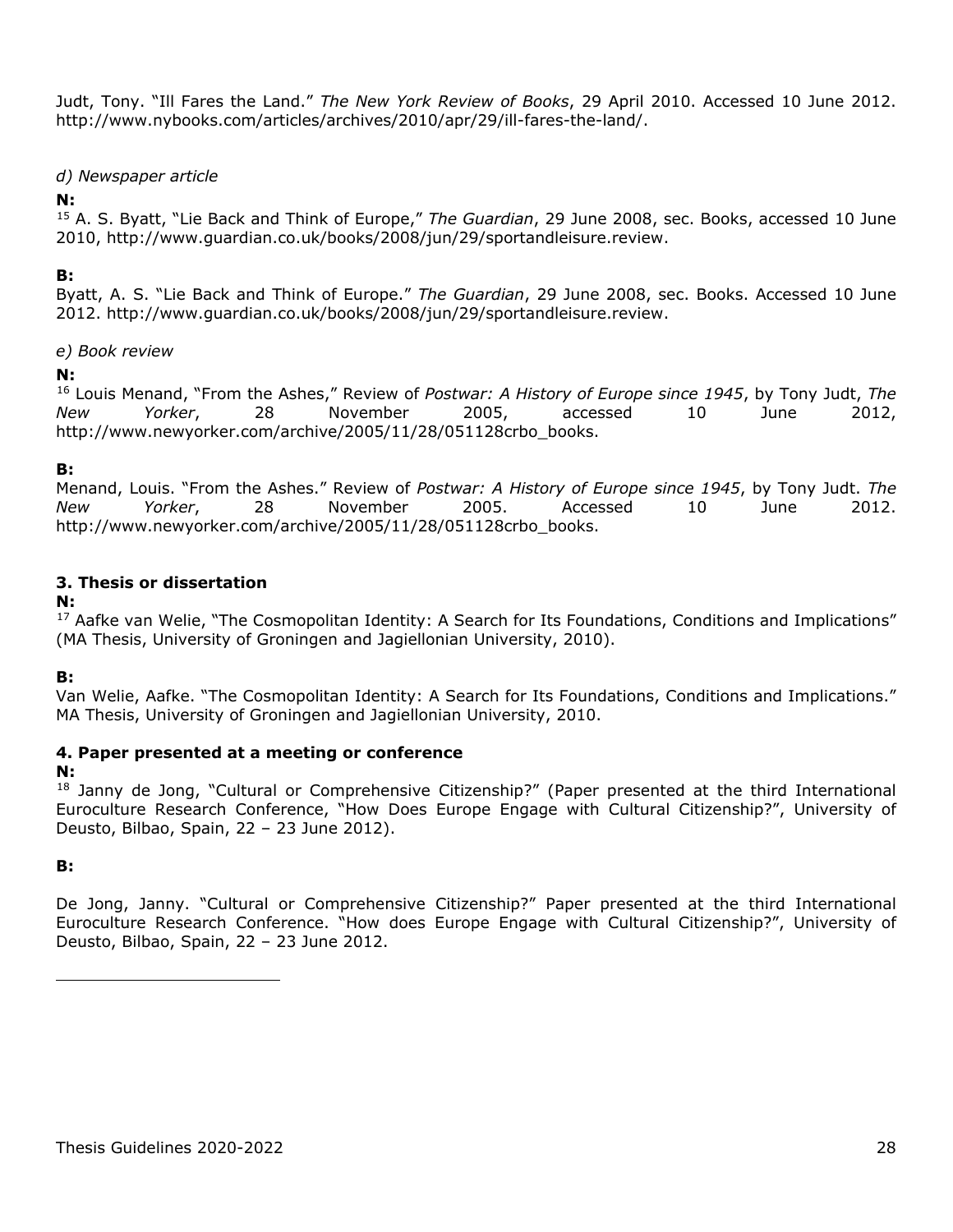### <span id="page-28-1"></span><span id="page-28-0"></span>**5. Online sources**

### *a) Websites*

Websites may be cited in running text ("On its website, the Steering Committee for Culture of the Council of Europe states . . .").

### **N:**

<sup>[19](#page-28-6)</sup> Council of Europe, "Cultural Participation: New Challenges and Opportunities," Compendium: Cultural Policies and Trends in Europe, 2013, accessed 12 June 2013, http://www.culturalpolicies.net/web/index.php.

### **B:**

Council of Europe. "Cultural Participation: New Challenges and Opportunities." Compendium: Cultural Policies and Trends in Europe, 2013. Accessed 12 June 2013. http://www.culturalpolicies.net/web/index.php.

### <span id="page-28-2"></span>*b) Weblog(blog) entry or comment*

Weblog entries or comments may be cited in running text ("In a blog posted on the *Europeana* website, Beth Daley notes that . . .).

### **N:**

**[20](#page-28-7)** Beth Daley, "2012: The Year the Europeana Network Changed Digital Cultural Heritage for Ever," Blog on the Europeana website, 30 May 2013, accessed 1 June 2013, http://pro.europeana.eu/web/guest/problog/-/blogs/2012%3A-the-year-the-europeana-network-changed-digital-cultural-heritage-for-ever.

### **B:**

Daley, Beth. "2012: The Year the Europeana Network Changed Digital Cultural Heritage for Ever." Blog on the Europeana website, 30 May 2013. Accessed 1 June 2013. http://pro.europeana.eu/web/guest/problog/-/blogs/2012%3A-the-year-the-europeana-network-changed-digital-cultural-heritage-for-ever.

### <span id="page-28-3"></span>*c) Twitter comment*

Twitter comments are in fact microblog comments, and may be referred to in the running text as well ("In a tweet on 12 June 2013, Barroso commented on the plans of the European Union to...")

### **N:**

**[21](#page-28-8)** José Manuel Barroso, Twitter post, 12 June 2013, 09:42 a.m., accessed 12 June 2013, https://twitter.com/BarrosoEU.

### <span id="page-28-4"></span>**B:**

Barroso, José Manuel. Twitter post, 12 June 2013. Accessed 12 June 2013. https://twitter.com/BarrosoEU.

### <span id="page-28-5"></span>*d) E-mail message*

E-mail messages may be cited in running text ("In an e-mail message to the author on 31 October 2005, John Doe revealed that  $\dots$ "). They are rarely listed in a bibliography or reference list.

<span id="page-28-8"></span><span id="page-28-7"></span><span id="page-28-6"></span>**N:**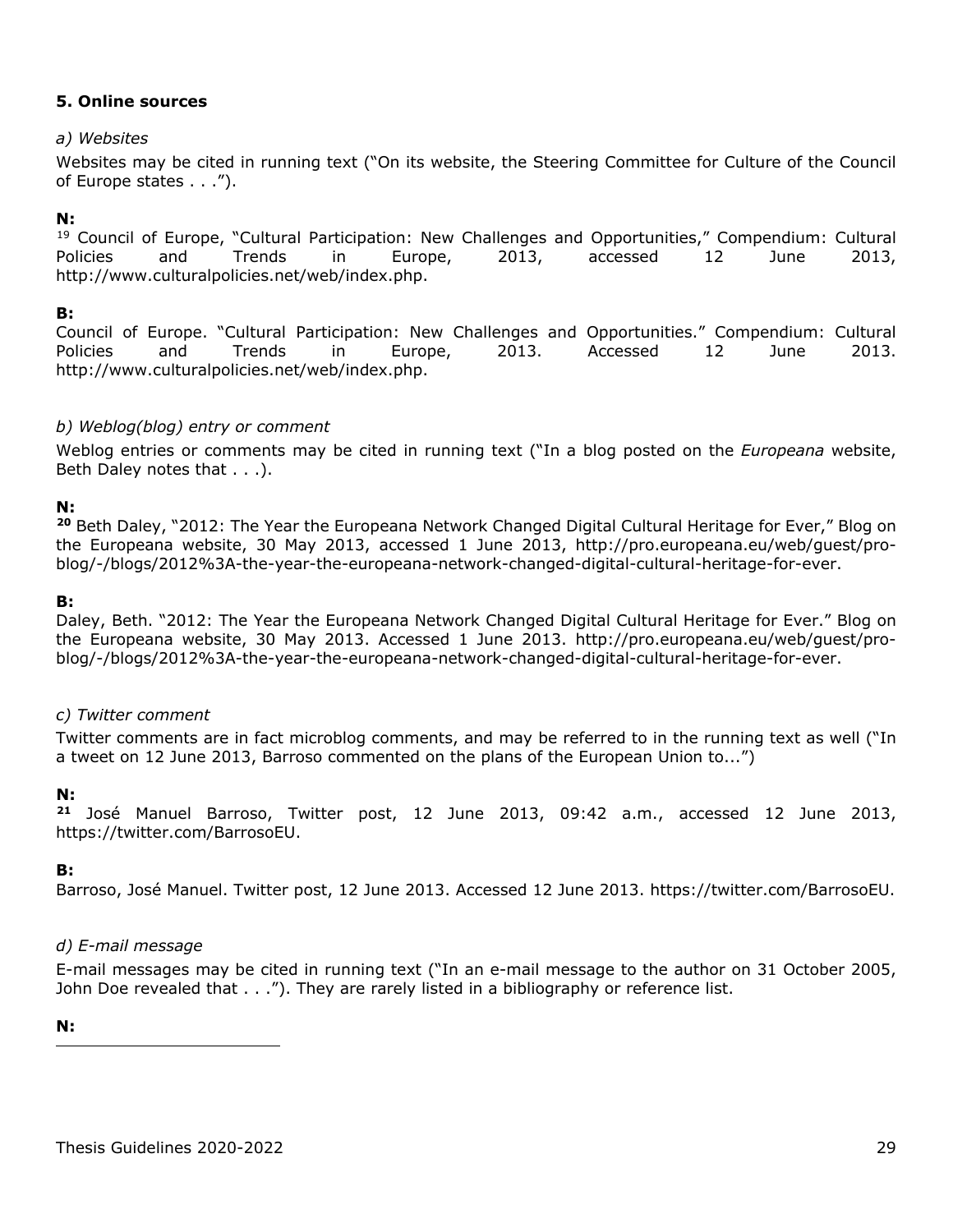<sup>[22](#page-29-4)</sup> John Doe, e-mail message to author, 31 October 2005.

### <span id="page-29-0"></span>*e) Podcast*

### **N:**

[23](#page-29-5) Rick Steve, *Basque Country; Irish Song*, Podcast 318, 52' 33", *Rick Steve's Europe*, accessed 10 June 2013, http://www.ricksteves.com/radio/protected/descriptions.cfm?showID=441 (accessed 10 June 2013).

### **B:**

Steve, Rick. *Basque Country; Irish Song*. Podcast 318, 52' 33". *Rick Steve's Europe*. Accessed 10 June 2013. [http://www.ricksteves.com/radio/protected/descriptions.cfm?showID=441.](http://www.ricksteves.com/radio/protected/descriptions.cfm?showID=441)

### <span id="page-29-1"></span>**6. Movies**

### **N:**

[24](#page-29-6) *Joe Versus the Volcano*, DVD, directed by John Patrick Shanley (1990; Burbank, CA: Warner Home Video, 2002).

### **B:**

*Joe Versus the Volcano*. DVD. Directed by John Patrick Shanley. 1990. Burbank, CA: Warner Home Video, 2002.

### <span id="page-29-2"></span>**7. Sound recordings**

List sound recordings under the composer, writer, or other person responsible for the content. The performer may be added after the title. The recording company and the number of the recording are usually enough to identify the recording.

### **N:**

[25](#page-29-7) Virginia Eskin, *Fluffy Ruffle Girls: Women in Ragtime*, Northeastern Records NR 9003-CD.

### **B:**

Eskin, Virginia. *Fluffy Ruffle Girls: Women in Ragtime*. Northeastern Records NR 9003-CD.

### <span id="page-29-3"></span>**8. Public documents**

Notes and bibliographic entries for public documents, like other documents, should include the elements needed to locate the items. These essential elements often include the following:

- Country, city, state, or province
- Legislative body, executive department, court, bureau, board commission or committee
- Subsidiary divisions
- Title, if any, of the document or collection
- Individual author (editor or compiler) if given
- Report number or any other identification necessary or useful in finding the specific document
- Publisher, if different from issuing body

### **N:**

<span id="page-29-8"></span><span id="page-29-7"></span><span id="page-29-6"></span><span id="page-29-5"></span><span id="page-29-4"></span>[26](#page-29-8) European Commission, *Eurobarometer 77: Europe 2010* (Brussels: TNS Opinion & Social, Spring 2012), 5, accessed 10 June 2013, http://ec.europa.eu/public\_opinion/archives/eb/eb77/eb77\_eu20\_en.pdf.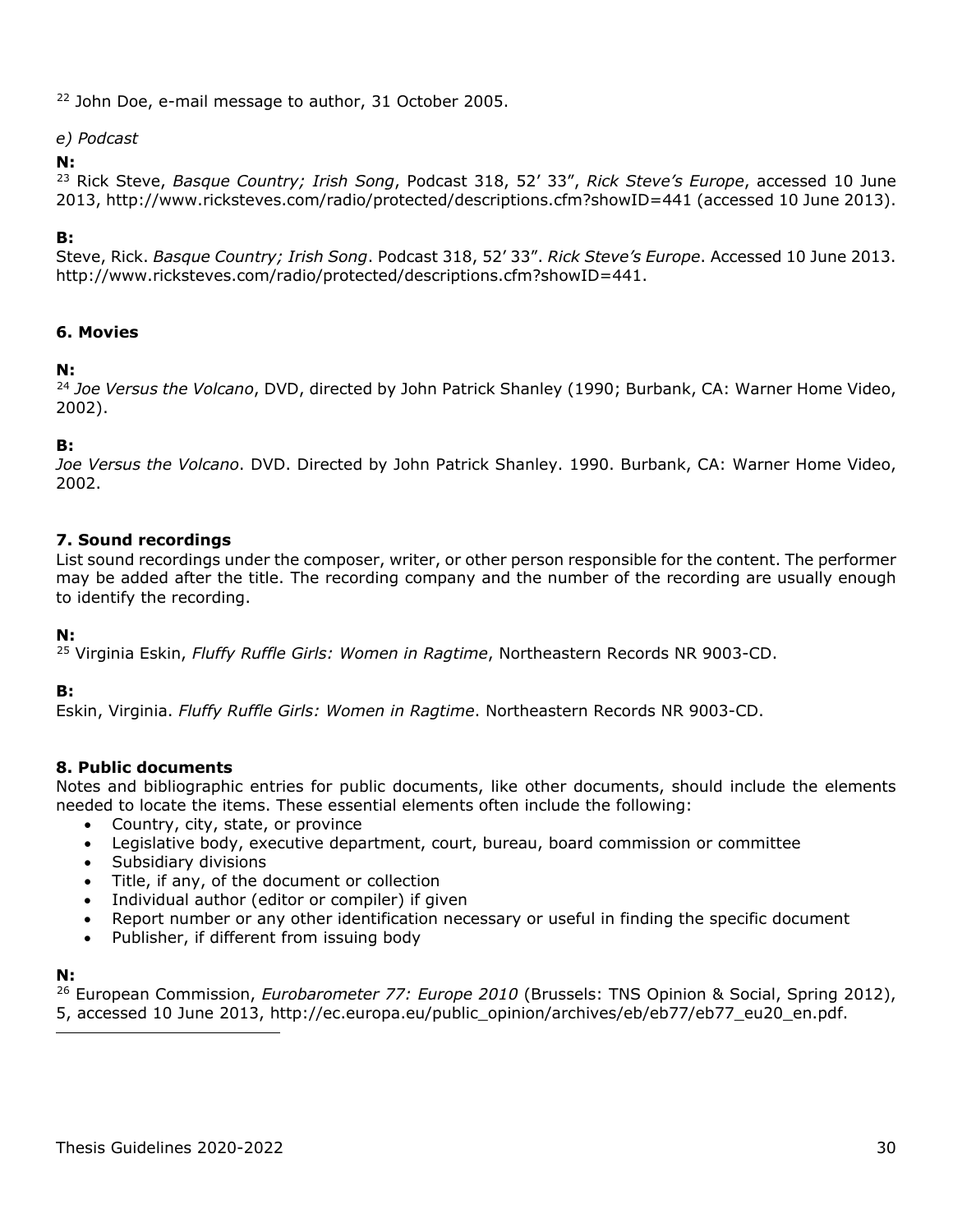### **B:**

European Commission. *Eurobarometer 77: Europe 2020*. Brussels: TNS Opinion & Social, Spring 2012. Accessed 10 June 2013. http://ec.europa.eu/public\_opinion/archives/eb/eb77/eb77\_eu20\_en.pdf.

### **N:**

**[27](#page-30-0)** European Commission, *Erasmus for All: The EU Programme for Education, Training, Youth and Sport: Communication from the Commission to the Council, the European Parliament, the European Economic and Social Committee and the Committee of the Regions* (European Commission, 2011), accessed 10 June 2013, http://eur-lex.europa.eu/LexUriServ/LexUriServ.do?uri=COM:2011:0787:FIN:EN:PDF.

### **B:**

<span id="page-30-0"></span>European Commission. *Erasmus for All: The EU Programme for Education, Training, Youth and Sport: Communication from the Commission to the Council, the European Parliament, the European Economic and Social Committee and the Committee of the Regions*. European Commission, 2011. Accessed 10 June 2013. http://eur-lex.europa.eu/LexUriServ/LexUriServ.do?uri=COM:2011:0787:FIN:EN:PDF.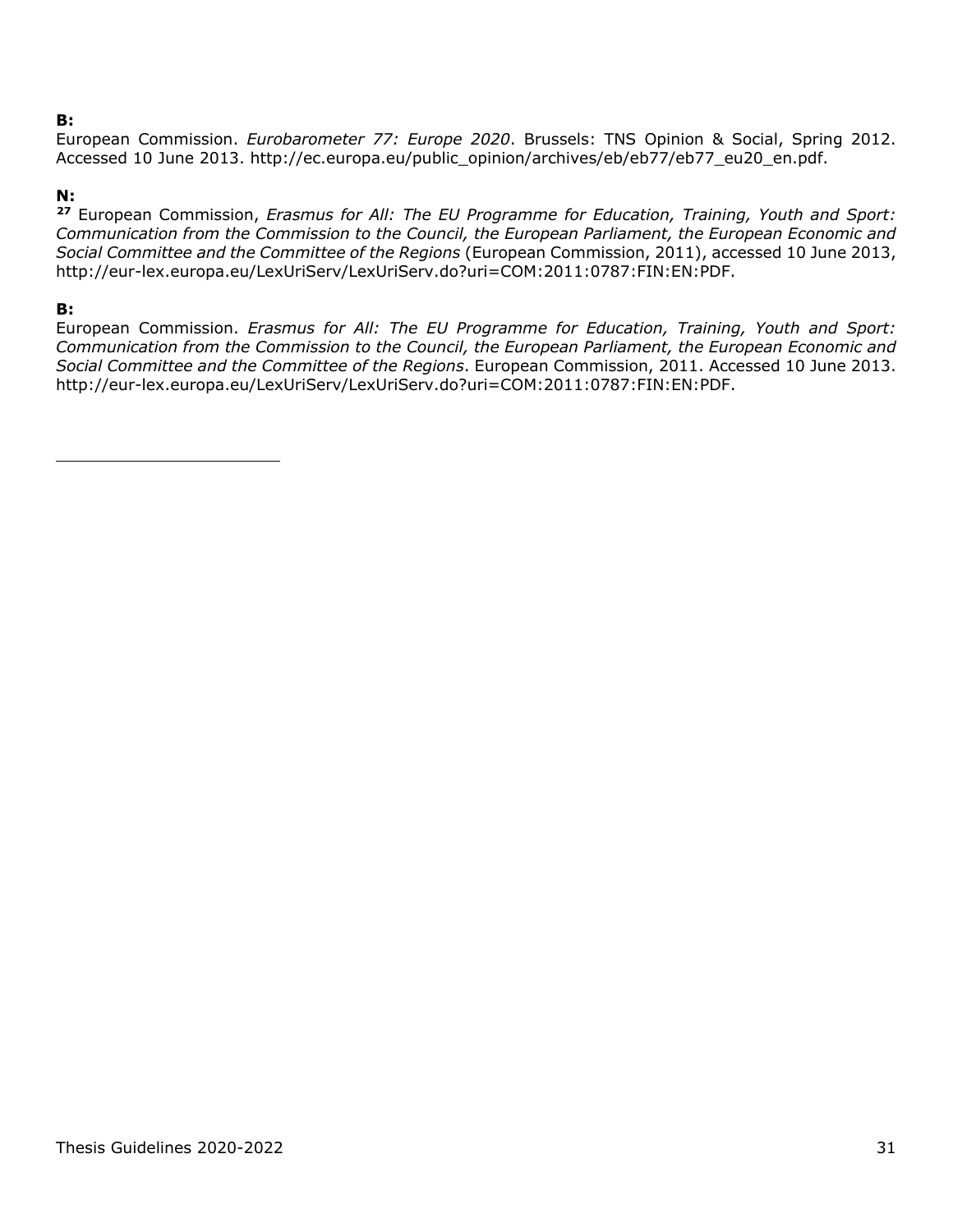## **Annex Six: Expected learning outcomes**

### **ERASMUS MUNDUS Master of Excellence EUROCULTURE: Society, Politics and Culture in a Global Context**

<span id="page-31-1"></span><span id="page-31-0"></span>

| <b>OF EHEA</b><br>2 <sup>nd</sup><br>cycle<br>descriptors I,<br>$III-V$ | <b>SQF</b><br><b>Humanities</b><br>dimensions<br>Level 7 | <b>EQF descriptor knowledge</b><br><b>Level 7</b><br>highly specialised knowledge, some<br>of which is at the forefront of<br>knowledge in a field of work or<br>study, as the basis for original<br>thinking and/or research<br>critical awareness of knowledge<br>issues in a field and at the interface<br>between different fields | <b>EQF</b> descriptor skills<br><b>Level</b> 7<br>Specialised<br><i>problem-solving</i><br>skills required in research<br>and/or innovation in order to<br>develop new knowledge and<br>procedures and to integrate<br>knowledge from different fields<br><b>EHEA</b><br>OF<br>$\overline{ \mathbf{cycle} }$<br>$\overline{2nd}$<br><i>descriptor:</i><br>2.can apply their knowledge<br>and understanding | <b>EQF descriptor Wider Competences</b><br><b>Level</b> 7<br>Manage and transform work or study<br><i>that</i><br><b>contexts</b><br>complex,<br>are<br>unpredictable and<br>require<br>new<br>strategic approaches<br>Take responsibility for contributing to<br>professional knowledge and practice<br>and/or for reviewing the strategic<br>performance of teams |
|-------------------------------------------------------------------------|----------------------------------------------------------|----------------------------------------------------------------------------------------------------------------------------------------------------------------------------------------------------------------------------------------------------------------------------------------------------------------------------------------|------------------------------------------------------------------------------------------------------------------------------------------------------------------------------------------------------------------------------------------------------------------------------------------------------------------------------------------------------------------------------------------------------------|---------------------------------------------------------------------------------------------------------------------------------------------------------------------------------------------------------------------------------------------------------------------------------------------------------------------------------------------------------------------|
| <b>Special</b><br>feature degree<br>programme                           | a. The<br>Human<br>Being                                 | Analytical understanding of European<br>identity/is, civil society/ies, the ongoing<br>European unification process in itself, its<br>cultural and social dynamics and the<br>consequences for its citizens and for the<br>wider world                                                                                                 | Identification and problematisation<br>of what Europe and the EU<br>represents for its citizens and for the<br>wider world                                                                                                                                                                                                                                                                                 | Analytical and interpretative skills to engage<br>with current issues, notably the handling of<br>issues related to multicultural society, turning<br>perceived problems into feasible solutions and<br>transferring this knowledge to relevant<br>audiences                                                                                                        |
| have<br>demonstrated<br>knowledge<br>and<br>understanding<br>$\cdots$   | b. Cultures<br>and<br>Societies                          | 1. Thorough knowledge and understanding<br>of the phenomena of multiculturalism,<br>national and European identity, political<br>legal aspects of (European)<br>and<br>governance, and evolving social-political<br>processes;                                                                                                         | High level analysing<br>8.<br>and<br>synthesising competency to identify<br>and problematise issues related to<br>inter-, trans- and multiculturalism;                                                                                                                                                                                                                                                     | 15. Ability to put theoretical knowledge in<br>practice by offering context-based guidance<br>and workable and acceptable approaches with<br>a high awareness of the sensitivity of the issues<br>at stake;                                                                                                                                                         |
|                                                                         | <b>Texts</b><br>and<br>c.<br>Contexts                    | 2. Thorough (historical) understanding of<br>the European integration process in a<br>global perspective by having studied the<br>most relevant texts in context;                                                                                                                                                                      | 9. Ability to locate, select from a<br>variety of sources and manage<br>information required for addressing<br>problems related to key issues as<br>identity/ies and civil society/ies;                                                                                                                                                                                                                    | 16. Application of appropriate management<br>skills, such as leadership, decision-making,<br>motivation to work effectively<br>in a<br>multicultural / transnational setting;                                                                                                                                                                                       |

### Learning outcomes of the degree programme Euroculture